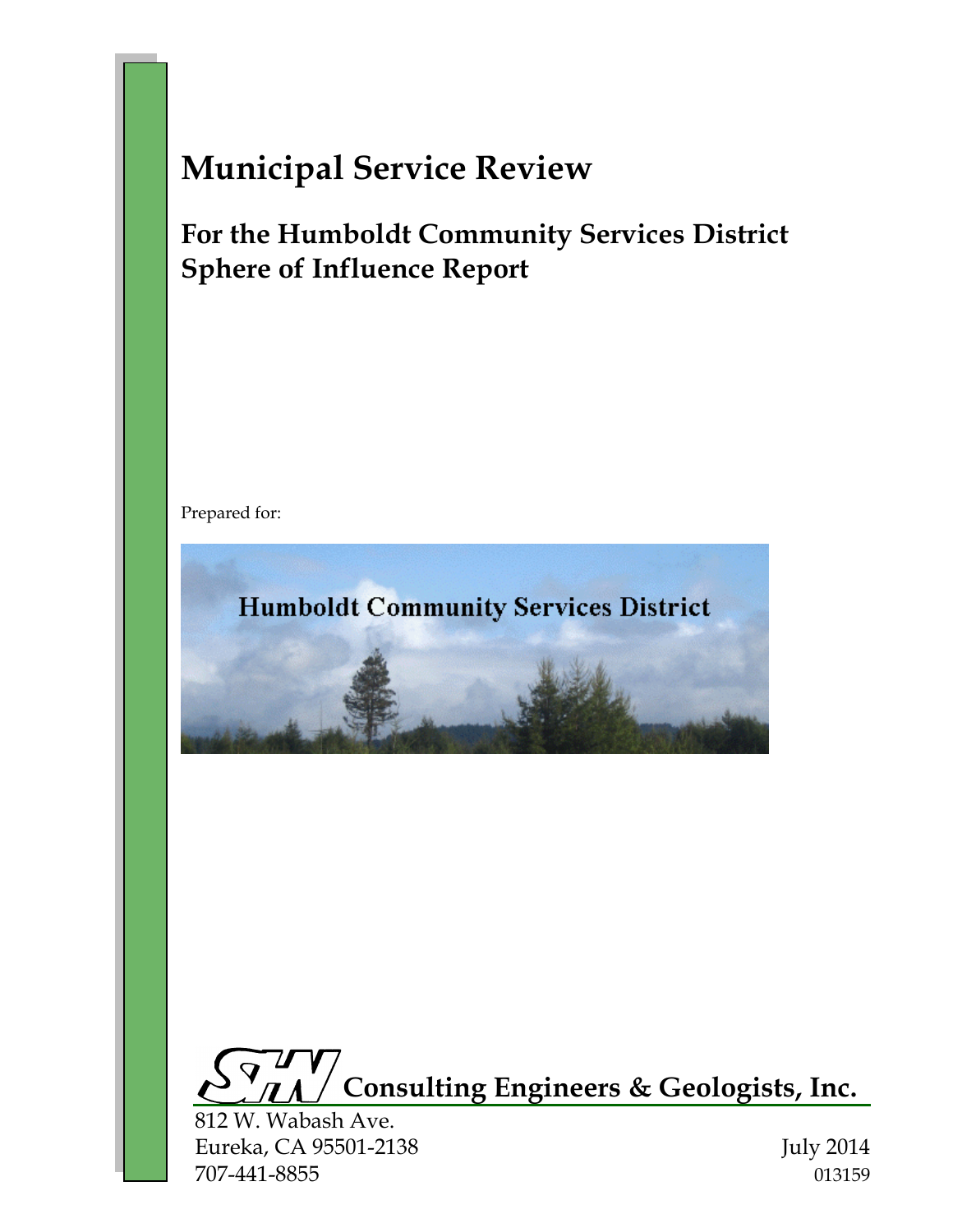# **Municipal Service Review**

# **For the Humboldt Community Services District Sphere of Influence Report**

Prepared for:

**Humboldt Community Services District**

Prepared by:

 $\overline{Q}$  $\boldsymbol{\pi}$ Consulting Engineers & Geologists, Inc. 812 W. Wabash Ave. Eureka, CA 95501-2138 707-441-8855

July 2014

QA/QC: MKF\_\_\_

\\Eureka\Projects\2013\013159-HCSD-SOI\PUBS\rpts\20140729-Final-MSR.doc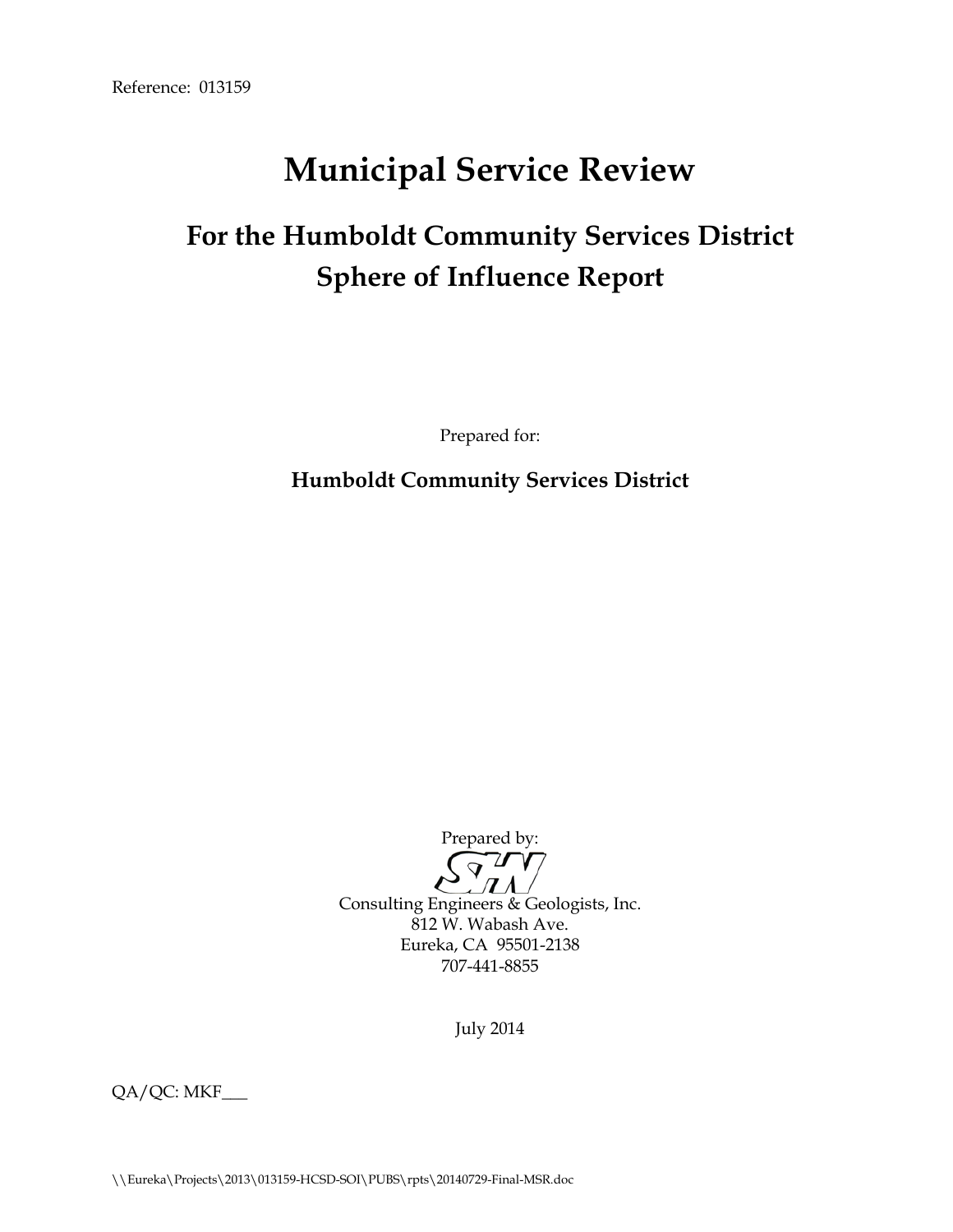# **Table of Contents**

| Page                                                                                |  |
|-------------------------------------------------------------------------------------|--|
|                                                                                     |  |
|                                                                                     |  |
| Local Agency Formation Commission Authority-Latent Powers, Enabling Legislation and |  |
|                                                                                     |  |
|                                                                                     |  |
|                                                                                     |  |
|                                                                                     |  |
|                                                                                     |  |
|                                                                                     |  |
|                                                                                     |  |
|                                                                                     |  |
|                                                                                     |  |
|                                                                                     |  |
|                                                                                     |  |
|                                                                                     |  |
|                                                                                     |  |
|                                                                                     |  |
|                                                                                     |  |
|                                                                                     |  |
|                                                                                     |  |
|                                                                                     |  |
|                                                                                     |  |
|                                                                                     |  |
|                                                                                     |  |
|                                                                                     |  |
|                                                                                     |  |
|                                                                                     |  |
|                                                                                     |  |
|                                                                                     |  |
|                                                                                     |  |
|                                                                                     |  |
|                                                                                     |  |
|                                                                                     |  |
|                                                                                     |  |
|                                                                                     |  |
|                                                                                     |  |
|                                                                                     |  |
|                                                                                     |  |
|                                                                                     |  |
|                                                                                     |  |
|                                                                                     |  |
|                                                                                     |  |
|                                                                                     |  |

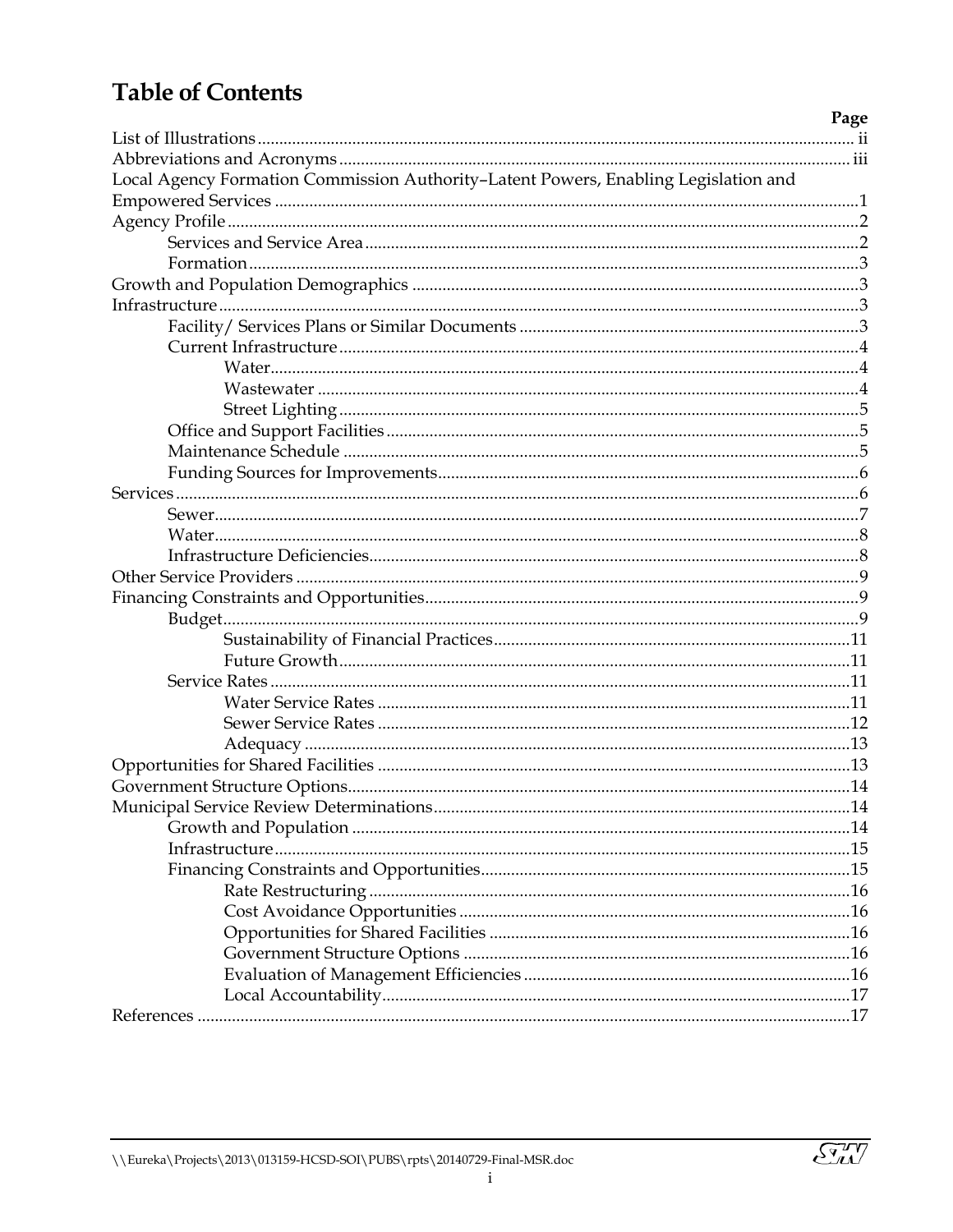# <span id="page-3-0"></span>**List of Illustrations**

| <b>Figures</b> |                                                              | On Page |
|----------------|--------------------------------------------------------------|---------|
| 1.             |                                                              |         |
| 2.             |                                                              |         |
| <b>Tables</b>  |                                                              | On Page |
| 1.             |                                                              |         |
| 2.             |                                                              |         |
| 3.             |                                                              |         |
| 4.             |                                                              |         |
| 5.             | Local Accountability-Humboldt Community Services District 14 |         |
| 6.             |                                                              |         |



ii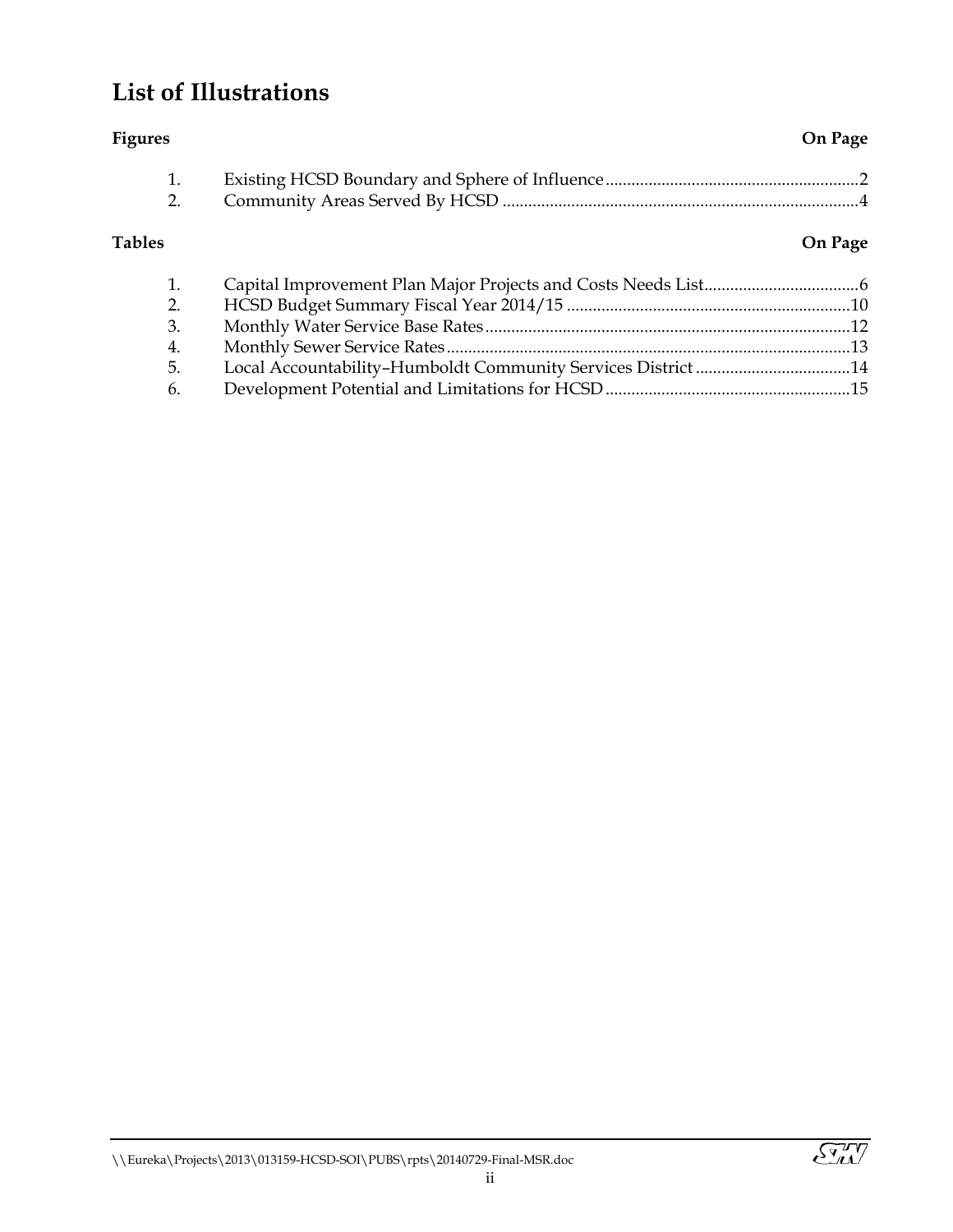# <span id="page-4-0"></span>**Abbreviations and Acronyms**

| hcf<br>mg<br><b>MG</b><br>mg/L<br><b>MGD</b> | hundred cubic feet<br>milligram<br>million gallons<br>milligrams per liter<br>million gallons per day |
|----------------------------------------------|-------------------------------------------------------------------------------------------------------|
| <b>ADWF</b>                                  | average dry weather flow                                                                              |
| <b>BOD</b>                                   | biological oxygen demand                                                                              |
| <b>CAL FIRE</b><br>CIP                       | California Department of Forestry and Fire Protection<br>capital improvement plan                     |
| <b>CKH</b> Act                               | Cortese-Knox-Hertzberg Act                                                                            |
| <b>CWSRF</b>                                 | Clean Water State Revolving Fund                                                                      |
| <b>FES</b>                                   | <b>Freshwater Environmental Services</b>                                                              |
| FY                                           | fiscal year                                                                                           |
| <b>GIS</b>                                   | geographic information system                                                                         |
| <b>HBMWD</b>                                 | Humboldt Bay Municipal Water District                                                                 |
| HCSD/District                                | Humboldt Community Services District                                                                  |
| I & I                                        | infiltration and inflow                                                                               |
| LAFCo                                        | Local Agency Formation Commission                                                                     |
| LU                                           | living unit                                                                                           |
| <b>MSR</b>                                   | municipal services review                                                                             |
| <b>RWQCB</b>                                 | North Coast Regional Water Quality Control Board                                                      |
| <b>SLS</b>                                   | sewer lift station                                                                                    |
| SOI                                          | sphere of influence                                                                                   |
| SS                                           | settleable solids                                                                                     |
| <b>USA</b>                                   | urban study area                                                                                      |
| <b>W&amp;K</b>                               | Winzler & Kelly Consulting Engineers                                                                  |
| <b>WSA</b>                                   | Water Study Area                                                                                      |
| <b>WWTP</b>                                  | wastewater treatment plant                                                                            |

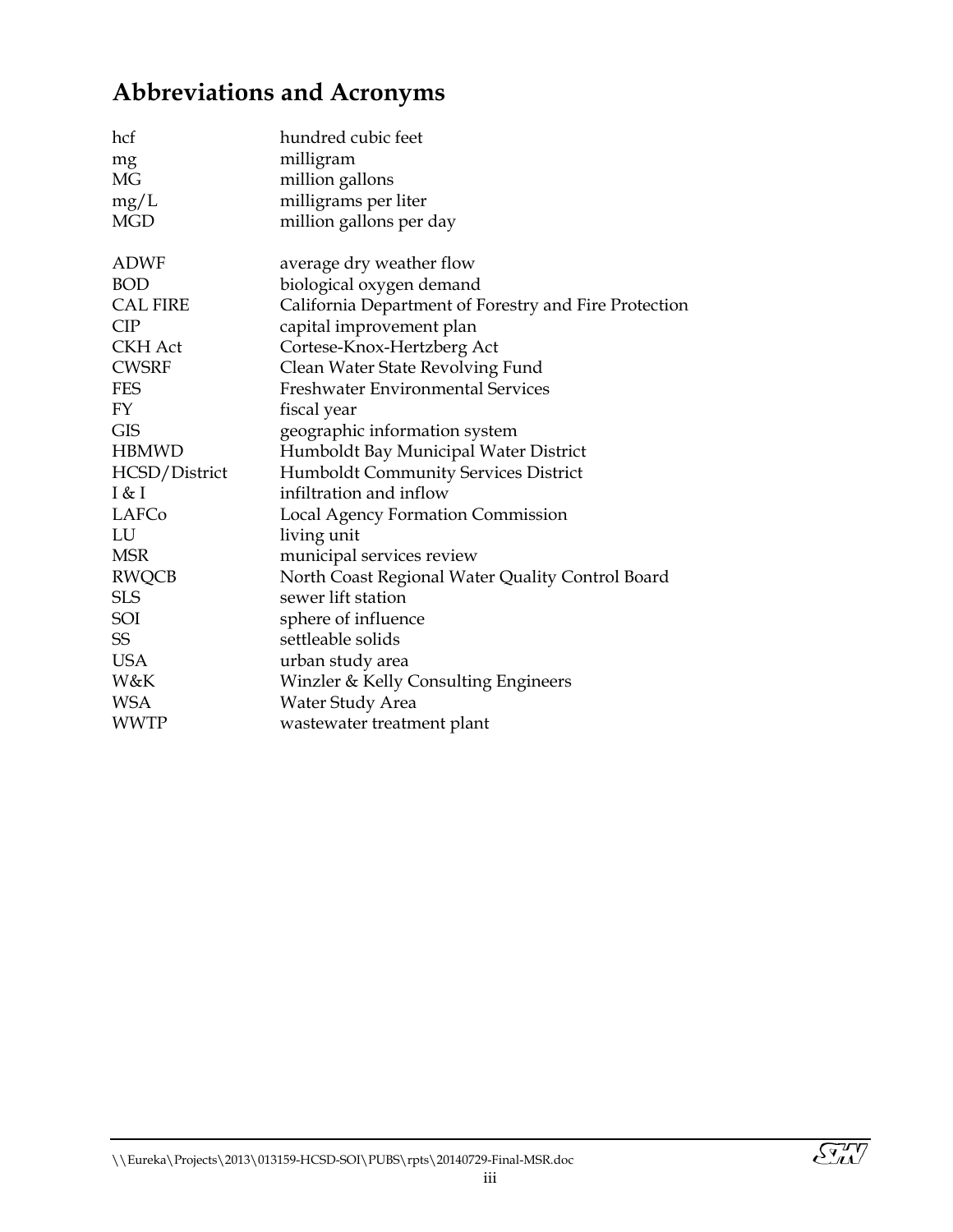# <span id="page-5-0"></span>**Local Agency Formation Commission Authority–Latent Powers, Enabling Legislation and Empowered Services**

The fundamental role of the Local Agency Formation Commission (LAFCo) is to implement the Cortese-Knox-Hertzberg Act (CKH Act) consistent with local conditions and circumstances. The CKH Act guides LAFCo's decisions. The major goals of LAFCo as established by the CKH Act are to:

- Encourage orderly growth and development.
- Promote orderly development.
- Discourage urban sprawl.
- Preserve open-space and prime agricultural lands by guiding minimizing resource loss.
- Exercise its authority to ensure that affected populations receive efficient services.
- Promote logical formation and boundary modifications that direct the burdens and benefits of additional growth to those local agencies that are best suited to provide services.
- Make studies and obtain and furnish information that will contribute to the logical and reasonable development of local agencies to provide for present and future needs.
- Establish priorities by assessing and balancing community service needs with financial resources available to secure and provide community services and to encourage government structures that reflect local circumstances, conditions, and financial resources.
- Determine whether new or existing agencies can feasibly provide needed services in a more efficient or accountable manner and, where deemed necessary.

As set forth in § 56425 (g) of the CKH Act, on or before January 1, 2008, and every five years thereafter, Humboldt LAFCo shall review and update each sphere of influence (SOI). Additionally, a municipal services review (MSR) shall be conducted with, or in conjunction with the action to establish or to update an SOI pursuant to the CKH Act. Together, the SOI and MSR documents analyze a district's ability to serve existing and future residents.

In order to prepare and to update SOIs in accordance with § 56425, Humboldt LAFCo shall conduct a service review of the municipal services provided in the Humboldt Community Services District (HCSD or District). The commission shall include in the area designated for service review any other geographic area as is appropriate for an analysis of the services to be reviewed, and shall prepare a written statement of determinations with respect to the following:

- 1. infrastructure needs or deficiencies,
- 2. growth and population projections for the affected area,
- 3. financing constraints and opportunities,
- 4. cost avoidance opportunities,
- 5. opportunities for rate restructuring,
- 6. opportunities for shared facilities,
- 7. government structure options,
- 8. evaluation of management efficiencies, and
- 9. local accountability and governance.

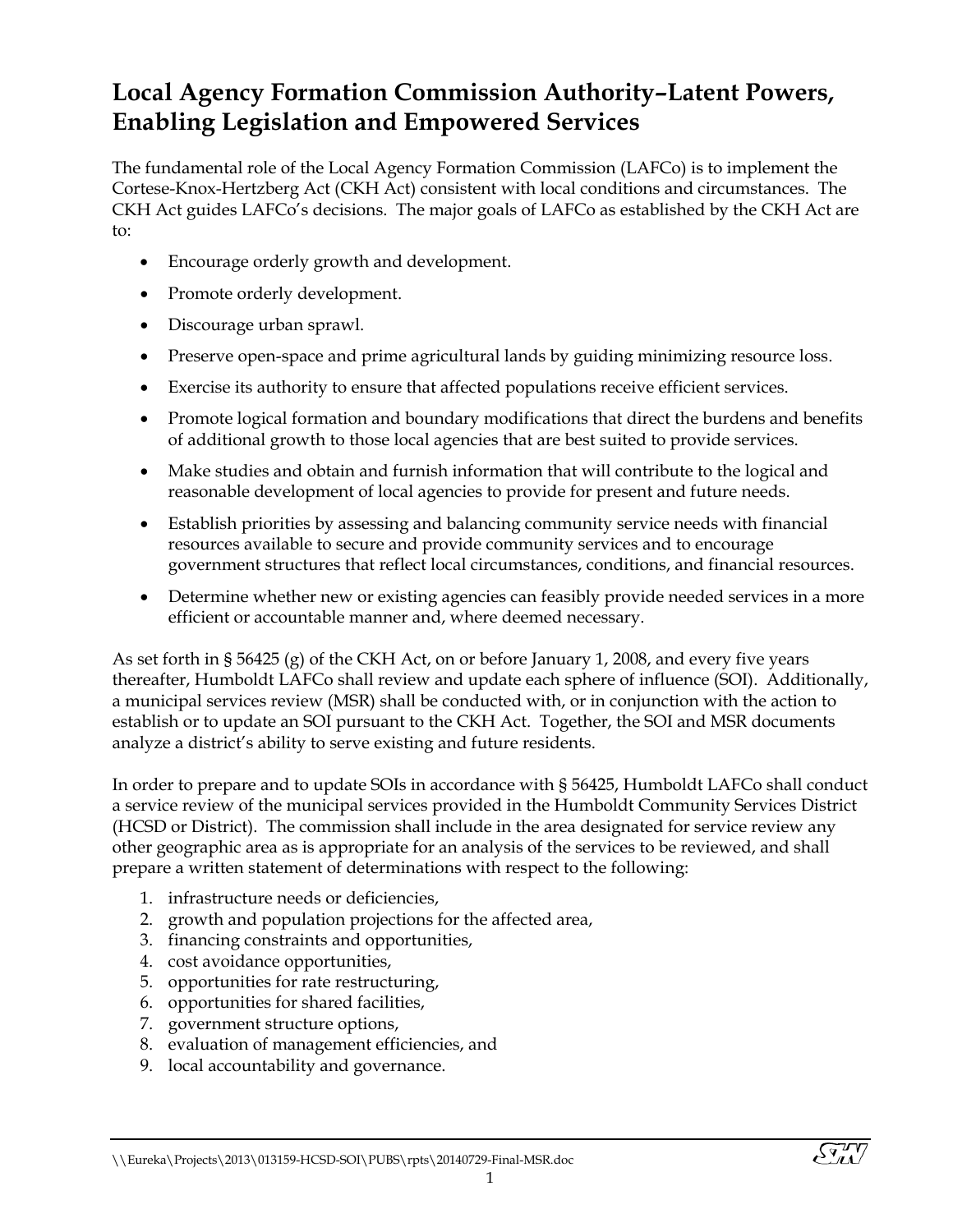

**Figure 1. Existing HCSD District Boundary and Sphere of Influence**

# <span id="page-6-0"></span>**Agency Profile**

### <span id="page-6-1"></span>**Services and Service Area**

HCSD provides water, sewage collection, and street lighting services to residents in the unincorporated areas of Eureka. The District operates and maintains a local water system and district wells, which generally have good water quality. The District also purchases water from Humboldt Bay Municipal Water District (HBMWD). HCSD collects wastewater and has a contract with the City of Eureka for treatment and disposal. Figure 1 (above) shows the current District boundary and SOI, as well as the district boundaries and SOIs of other service providers near HCSD.

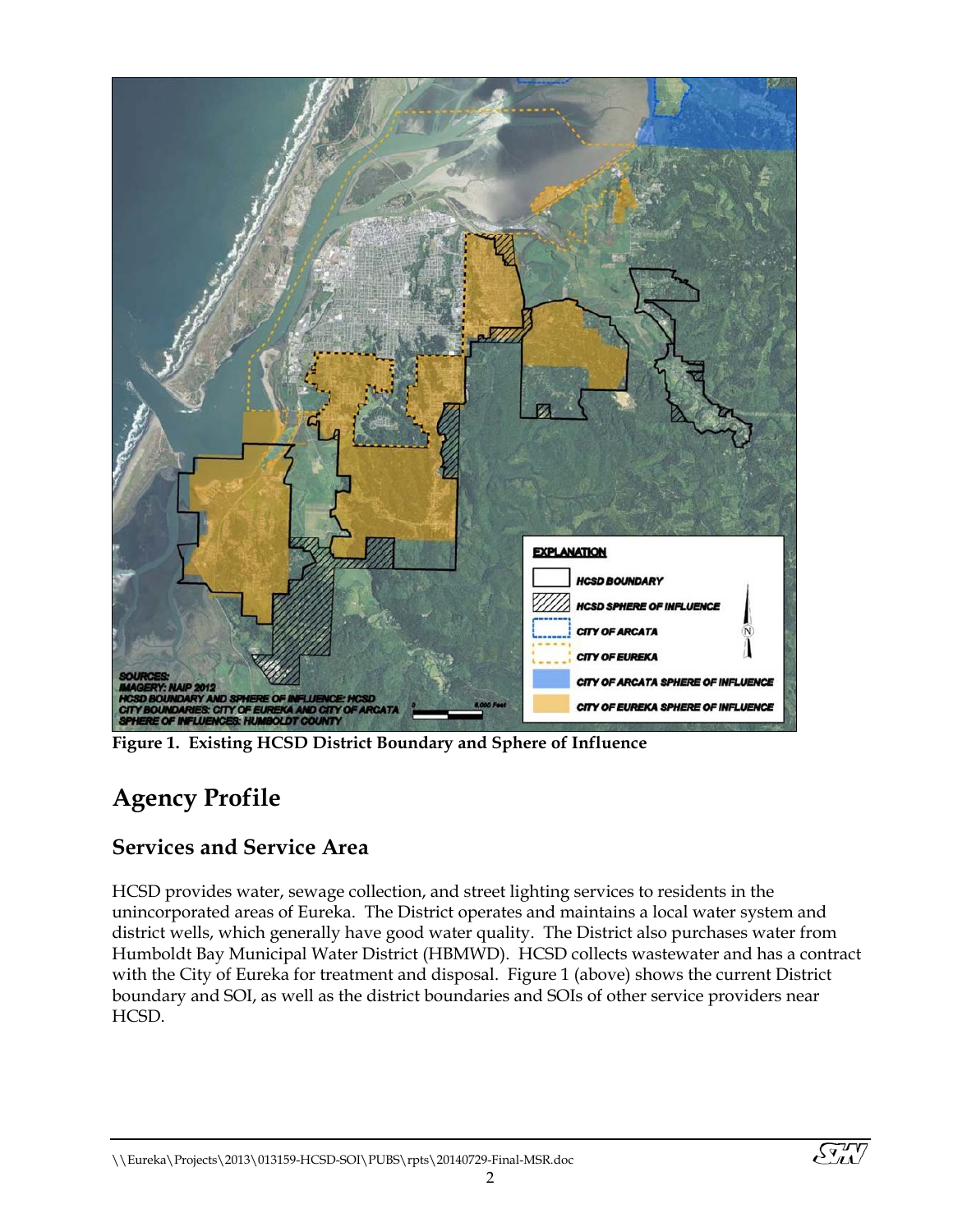HCSD consists of approximately 15 square miles and provides water, sewer, and street lighting services to the areas of Myrtletown, Pine Hill, Humboldt Hill, Fields Landing, King Salmon, Cutten, Ridgewood, Rosewood, Pigeon Point, Mitchell Heights, College of the Redwoods, Elk River, and Freshwater.

The land use designations of parcels within the District's jurisdiction were adopted in the following planning documents, which are incorporated here by reference:Eureka Community Plan (Humboldt County, 1995), Freshwater Community Plan (Humboldt County, 1985), Humboldt Bay Area Plan (Humboldt County, 1995), and the Humboldt County Framework Plan (Humboldt County, December 1984).

Land use and zoning for areas within HCSD are primarily residential near the City of Eureka and developed areas of Freshwater, with some commercial uses in Myrtletown, Fields Landing, and King Salmon. Adjacent areas not included within the district or SOI boundary are mostly undeveloped timber and agricultural lands.

### <span id="page-7-0"></span>**Formation**

HCSD was formed as an independent multi-purpose district organized pursuant to California Government Code Section 61000 et seq. in September 1952. Formation of HCSD was prompted by an unmet need for urban type services in the rapidly growing "suburban" areas surrounding the City of Eureka. Because the desired services could not be obtained from the City, district formation was the only means available for providing those services necessary for the maintenance of existing and developing residential and commercial areas. HCSD employs a General Manager who is responsible for administering and implementing policies set by the Board.

# <span id="page-7-1"></span>**Growth and Population Demographics**

According to the United States Census Bureau, the total Humboldt County population for 2012 was 134,827. HCSD staff estimates that approximately 18,000 people reside within the district service area. According to the Department of Transportation, Economic Development Branch (Economic Development Forecast, 2011 – 2040), the current County-wide population is projected to have a relatively low growth rate of approximately 0.9% per year (California Economic Forecast, 2013). Much of this growth will likely occur in the incorporated cities of the county, but because of the District's proximity to the City of Eureka and the scarcity of land within the City suitable for new residential developments, the District is likely to see much of the projected growth. Based on population projections in section 2200 of the Eureka Community Plan, the District assumes a 2% annual growth rate over the 20-year planning period.

# <span id="page-7-2"></span>**Infrastructure**

### <span id="page-7-3"></span>**Facility/ Services Plans or Similar Documents**

This report relies on information acquired primarily from HCSD staff, the HCSD fiscal year (FY) 2014/15 Capital Improvement Program; the HCSD 2010 Urban Water Management Plan (FES, 2011), and the HCSD FY 2014/15 budget document.

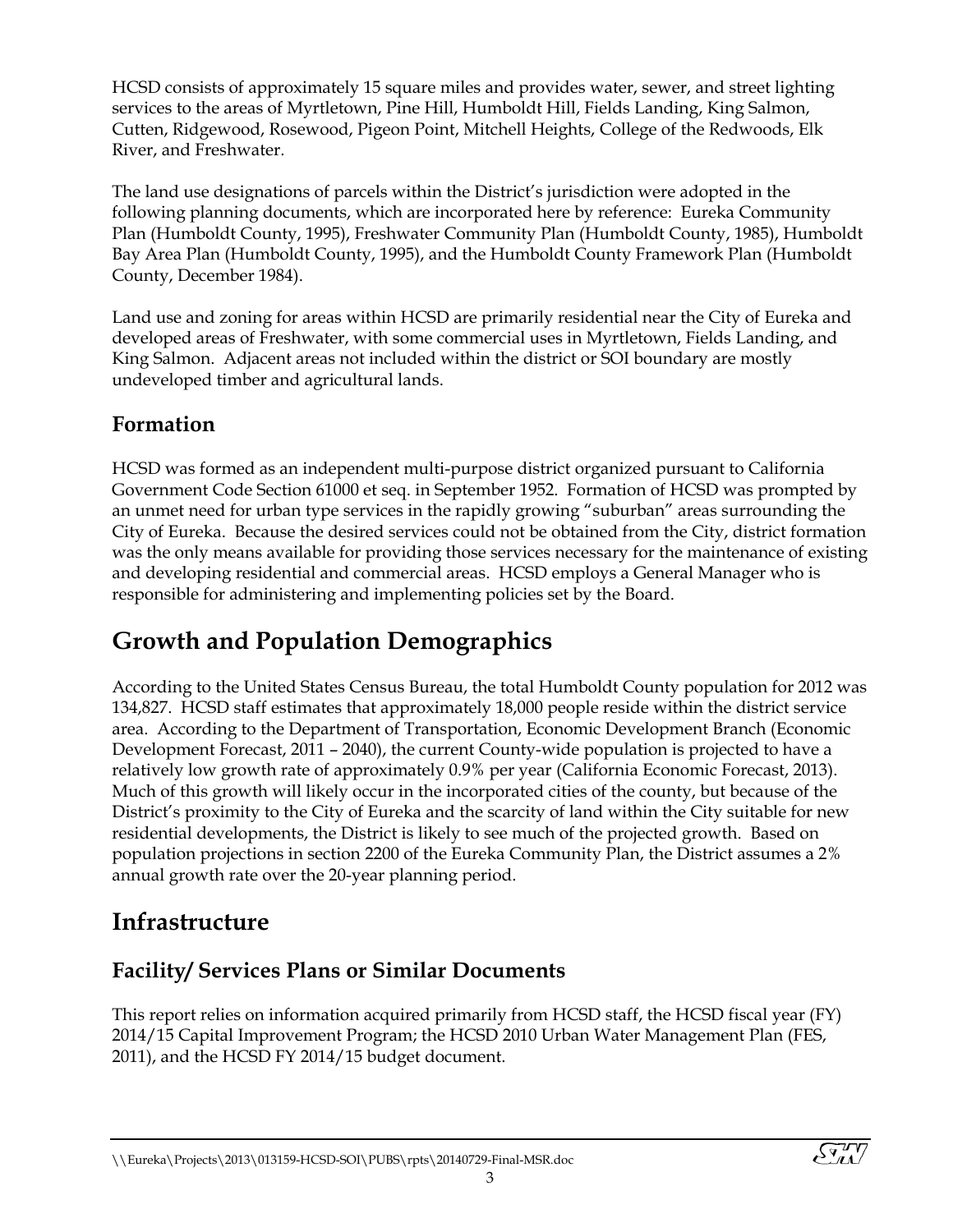### <span id="page-8-0"></span>**Current Infrastructure**

HCSD currently provides various infrastructure services to several unincorporated community areas located to the south and east of the City of Eureka. Some of HCSD's services also extend beyond those areas, to serve scattered individual residential developments. Figure 2 depicts the rough location of the community areas served by HCSD.



**Figure 2. Community Areas Served By HCSD**

#### <span id="page-8-1"></span>**Water**

HCSD water infrastructure includes 3 wells, 426 fire hydrants, 13 water booster pumping stations, 10 water storage reservoirs containing 5 million gallons (MG) of storage capacity, 16 pressure zones, 87 miles of water mains, and 7,526 service connections (2010). Approximately 97% of water service connections are residential and approximately 3% are commercial. HCSD does not serve any industrial users. The water system currently has a total of 5 MG of storage capacity, has a peak daily water consumption of approximately 3.20 MG, and an average daily water consumption of approximately 2.58 MG.

#### <span id="page-8-2"></span>**Wastewater**

HCSD currently maintains 6,326 sewer service accounts, of which 97 are associated with commercial users and all other with residential users (NBS, 2012; HCSD 2014/15 CIP). Wastewater infrastructure includes 29 wastewater pumping stations, and about 78 miles of sewer mains. Of the District's lift stations, five are located in the Pine Hill area, five in Rosewood area, five in the Cutten and Ridgewood areas, six in the Myrtletown area, three in the King Salmon area, and five in the

<u>SM</u>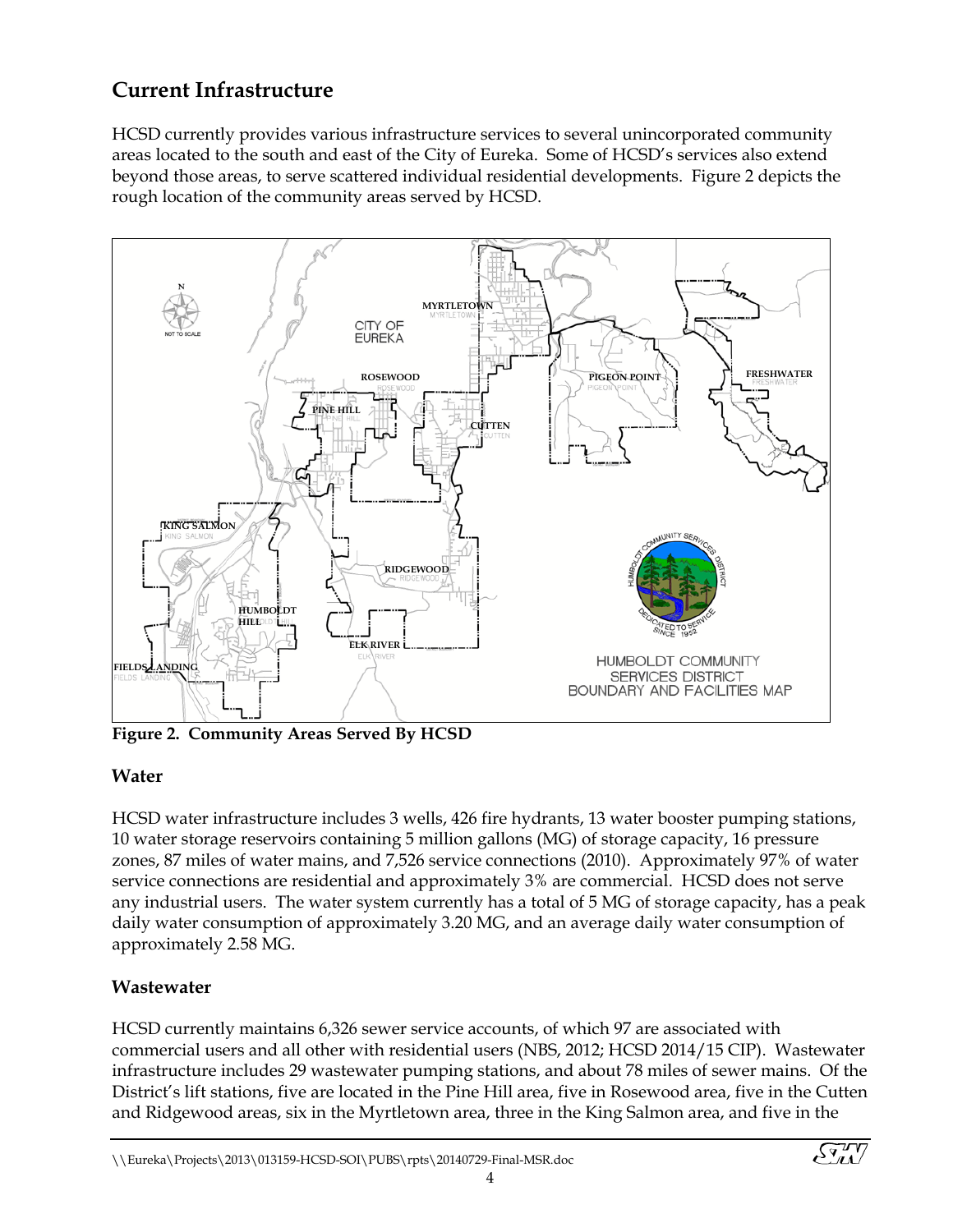Humboldt Hill area. HCSD has a peak daily wastewater flow of approximately 1.92 MG, and an annual average daily wastewater flow of approximately 0.92 MG. Sewage within the District is sent to the City of Eureka's Elk River wastewater treatment plant (WWTP) for treatment. By agreement, the District has purchased approximately 30% of the current plant capacity.

HCSD, along with the City of Eureka, is currently funding installation of a major sewer interceptor and pump station project (Martin Slough Interceptor Project) that will result in the elimination of several pumping stations within the two agencies' systems. When the project is completed, the City and HCSD will be able to decommission several pump stations, which will result in an estimated savings to the entities of about \$100,000 per year in electrical power costs. Reducing the number of pump stations also lowers the risk of sewer overflow, as many of the stations are old and do not have backup generators or other modern equipment. Another goal of the Martin Slough Interceptor Project is to accommodate the planned development of the unincorporated area within the Martin Slough drainage basin, by accepting wastewater flows for the ultimate development condition of that area, in conformance with the currently approved Humboldt County General Plan.

#### <span id="page-9-0"></span>**Street Lighting**

In addition to water and sewer infrastructure, HCSD is also responsible for paying the electric bill for 524 streetlights.

### **Vehicles and Equipment**

The District's current vehicles and equipment consist of 5 small vehicles, 7 full-sized trucks, 3 dump trucks, 2 backhoes, 1 excavator, 2 "Bobcats" with attachments, 2 large flatbed trailers, 2 small utility trailers, 1 hydro sewer cleaning machine, 1 sewer camera van, 1 hydraulic excavator (VacCon), 1 sewage bypass pump, and 1 roller. This fleet of 29 vehicles and equipment is needed to support a construction crew, maintenance department, customer service/meter readers, and the engineering/planning department.

### <span id="page-9-1"></span>**Office and Support Facilities**

HCSD maintains a public office at 5055 Walnut Drive in Eureka, which is where the District collects fees, conducts meetings, and handles administrative duties associated with District operations.

### <span id="page-9-2"></span>**Maintenance Schedule**

HCSD annually budgets for performing significant projects that require major financial and manpower resources. The annual budget follows an established capital improvement plan (CIP) based on a five year master plan for budgeting and planning of District water and sewer facility improvements. The CIP is updated annually and is used to identify, prioritize, and schedule necessary improvements within budget funding constraints. HCSD has been using a CIP process for guiding annual budgeting for 30 or more years. The 2014/15 CIP contains the following major projects, costs, and needs.

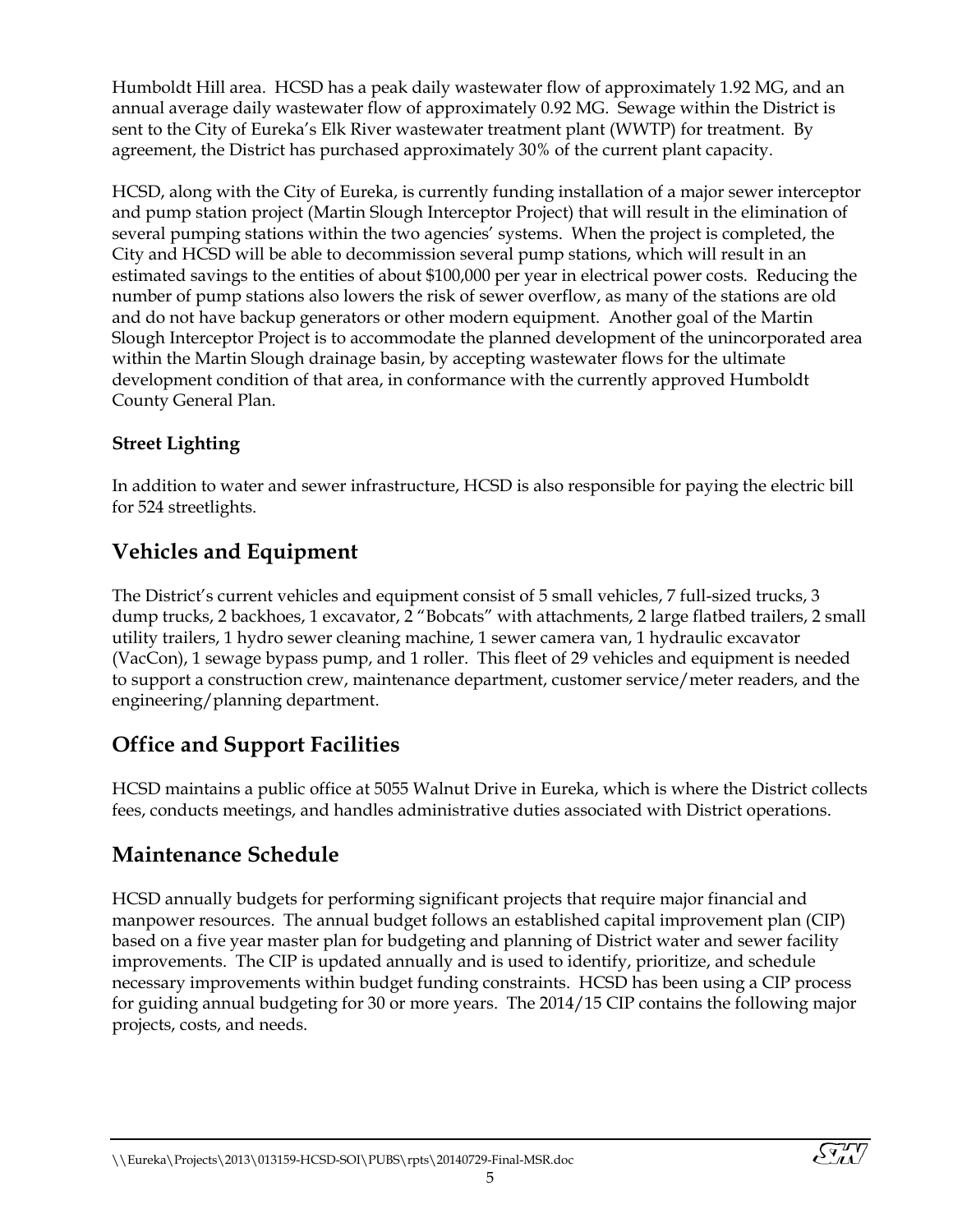<span id="page-10-3"></span>

| Table 1                                                                 |                                                                   |                         |                          |                     |  |  |  |
|-------------------------------------------------------------------------|-------------------------------------------------------------------|-------------------------|--------------------------|---------------------|--|--|--|
| FY 2014/15 Capital Improvement Plan Major Projects and Costs Needs List |                                                                   |                         |                          |                     |  |  |  |
| <b>HCSD Municipal Service Review 2014</b>                               |                                                                   |                         |                          |                     |  |  |  |
| Project                                                                 | Code <sup>1</sup>                                                 | Estimated<br>Cost       | Comments                 |                     |  |  |  |
| Water                                                                   |                                                                   |                         |                          |                     |  |  |  |
| New South Bay Well                                                      | Replace aging infrastructure                                      | M                       | 175,000<br>\$            |                     |  |  |  |
| CR <sup>2</sup> Transmission main from Berry Tank                       | Upper HH <sup>3</sup> presszone, CR feed, Elk River Valley supply | $C$ , $G$ , $R$         | \$<br>200,000            |                     |  |  |  |
| New Elk River Valley Wells                                              | Develop less expensive water                                      | $C$ , $G$ , $R$ , $S$   | $\mathfrak s$<br>225,000 |                     |  |  |  |
| <b>Freshwater Wells</b>                                                 | Develop water at north end of District                            | G, R, S                 | \$<br>225,000            |                     |  |  |  |
| <b>Overall District Aerial Mapping</b>                                  | Develop accurate mapping                                          | $\Omega$                | \$<br>300,000            |                     |  |  |  |
| New Ridgewood 1.0 MG <sup>4</sup> Tank                                  | Additional Myrtletown storage, Ridgewood growth                   | G.S                     | \$1,000,000 Deferred     |                     |  |  |  |
| New Berry 1.0 MG Tank                                                   | Upper HH presszone, CR feed, Elk River Valley supply              | C, R                    | \$1,000,000              |                     |  |  |  |
| <b>Steel Main Replacement</b>                                           | Continue Steel Main Replacement program                           | R, M, S                 | \$                       | 500,000Last 1 year  |  |  |  |
| <b>Sewer</b>                                                            |                                                                   |                         |                          |                     |  |  |  |
| Sewage Lift Station Upgrades                                            | Continue lift station upgrade program                             | $C_\text{r}M_\text{r}R$ | \$                       | 300,00076% Complete |  |  |  |
| Martin Slough SLS and existing SLS<br>interties                         | Replace 5 minor lift stations                                     | $C$ , $M$ , $R$         | $$1,571,354$ Phase 2C    | Construction        |  |  |  |
| Other                                                                   |                                                                   |                         |                          |                     |  |  |  |
| District Yard Improvement                                               | Miscellaneous Building and Grounds                                | M                       | \$                       | 250,000In Progress  |  |  |  |
|                                                                         |                                                                   | <b>TOTAL</b>            | \$5,746,354              |                     |  |  |  |
| Codes:<br>1.                                                            |                                                                   |                         |                          |                     |  |  |  |
| C: Cost                                                                 |                                                                   |                         |                          |                     |  |  |  |
| G: Growth                                                               |                                                                   |                         |                          |                     |  |  |  |
| M: Maintenance / Replacement                                            |                                                                   |                         |                          |                     |  |  |  |
| O: Other                                                                |                                                                   |                         |                          |                     |  |  |  |
| R: Reliability                                                          |                                                                   |                         |                          |                     |  |  |  |
| S: System Efficiency                                                    |                                                                   |                         |                          |                     |  |  |  |
| CR: College of the Redwoods                                             |                                                                   |                         |                          |                     |  |  |  |
| $\frac{2}{3}$ .<br>HH: Humboldt Hill                                    |                                                                   |                         |                          |                     |  |  |  |
| 4.<br>MG: million gallons                                               |                                                                   |                         |                          |                     |  |  |  |
| 5.<br>SLS: sewer lift station                                           |                                                                   |                         |                          |                     |  |  |  |

### <span id="page-10-0"></span>**Funding Sources for Improvements**

The bulk of the District's revenues come from user fees and long-term debt or taxes. Several loans have also been obtained by the District to carry out several capital improvement projects. The District carries three primary long-term debt accounts. Two of these are associated with the Martin Slough Interceptor Project and the other with the Freshwater/Mitchell Road Safe Drinking Water Project.

## <span id="page-10-1"></span>**Services**

<span id="page-10-2"></span>HCSD serves about 7,526 water service connections and 6,326 sewer service connections. Streetlights are also provided in various locations throughout the District. Presently, the District offers water and sewer services to all of the units within the District boundary; however, some unserved areas within the District service boundary are served by private supply well and those residents do not wish to receive water service.

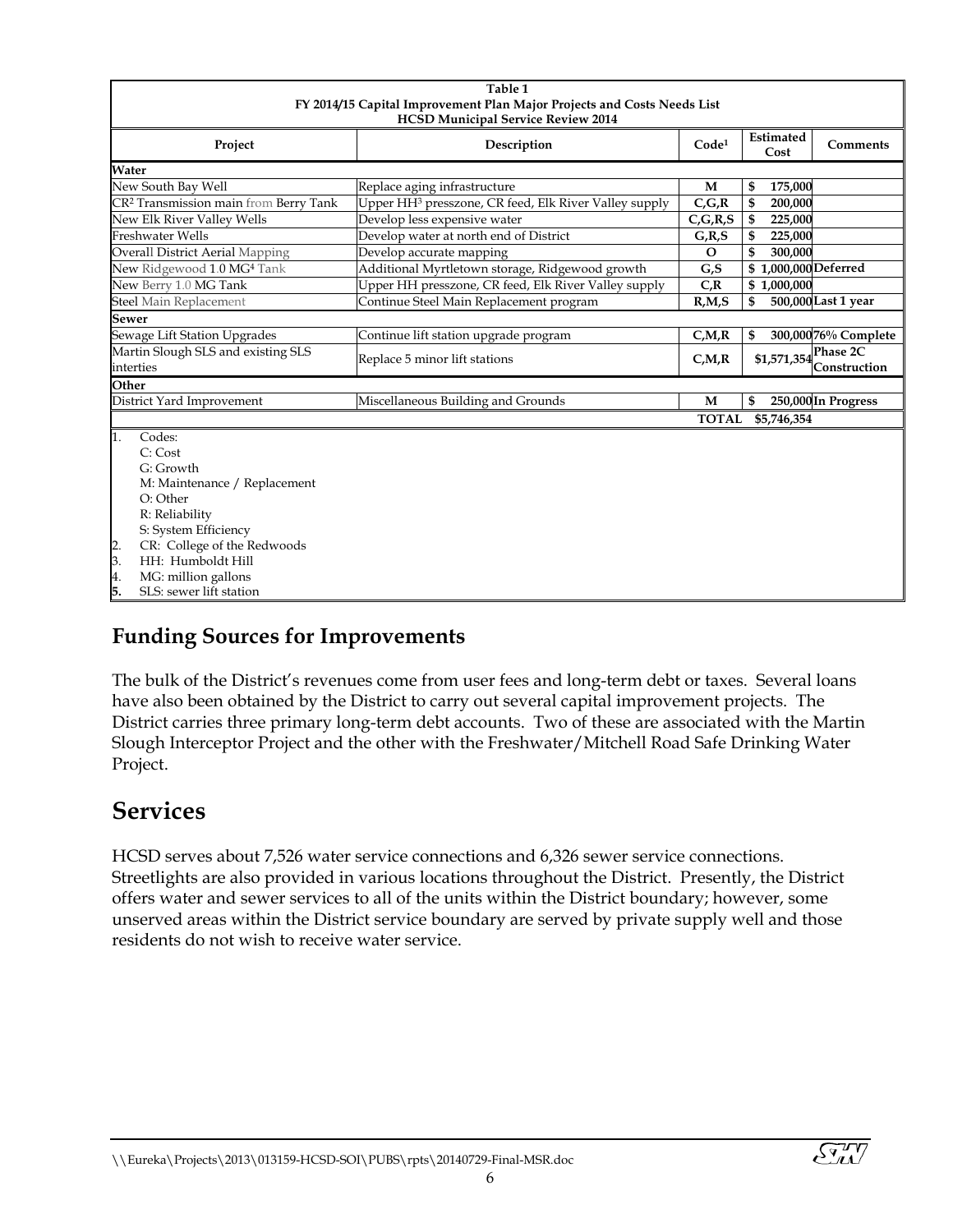#### **Sewer**

**Collection System, Pipelines, Pumps, and Treatment Facilities.** Sewer infrastructure includes 6,326 sewer service connections, 29 wastewater pumping stations, and about 78 miles of sewer mains. HCSD has an agreement with the City of Eureka to use approximately 30% of the City's WWTP capacity. The District has a peak daily wastewater flow of approximately 1.92 MG, and an annual average daily wastewater flow of approximately 0.92 MG.

**Demand for Service.** HCSD contracts for sewer with the City of Eureka allowing HCSD to account for average dry weather sewer flows of up to 30.5% of the permitted capacity of the Elk River WWTP. According to the National Pollutant Discharge Elimination System permit issued by the North Coast Regional Water Quality Control Board (RWQCB), the Eureka WWTP is permitted for an average dry weather flow (ADWF) of 5.24 million gallons per day (MGD), peak dry weather flow of 8.6 MGD, and a peak wet weather flow of 32 MGD. The City has indicated that the design capacity of the Elk River WWTP is 6.0 MGD ADWF. According to the *City of Eureka Municipal Service Review* (LAFCo, 2014):

> *Data for ADWF to the WWTP indicates the ADWF from 1999 through 2008 was 4.45 MGD, or approximately 85% of the ADWF design capacity. The ADWF has decreased to 4.14 MGD, or approximately 79% of the ADWF design capacity, over the past 5 years, but the BOD load has remained fairly consistent. Additional plant BOD loading beyond the design capacity would require significant upgrades to the secondary treatment system. Peak wet weather flow above 32 MGD are not practical given the hydraulic limitations of the primary and secondary treatment units and the regulator push to reduce the use of blending during peak flow events. Until secondary treatment system upgrades are implemented at the WWTP, increases in loading should be limited to the existing allocations in the Agreement and should be carefully monitored.*

**System Capacity**. Wastewater is collected from approximately 6,326 connections throughout HCSD's service areas. Annual average daily wastewater flows for the District were approximately 0.92 MGD (2013). Flow data is collected on a daily basis. The peak daily wastewater flow (December) is 1.92 MG. Peak wet weather flows are likely two to three times this amount. The peaking factor for the system is estimated to be around six. No significant deficiency has been identified as existing in the District's existing collection system. Although infiltration and inflow (I & I) has historically been a condition increasing wet weather flows, the District has been making progress in addressing collection system deficiencies. Treatment and disposal capacity at the Elk River WWTP are controlled by the City of Eureka.

**Ability to Meet Regulations and Permit Requirements**. As a collection system owner/operator, HCSD maintains its system in compliance with all rules and regulations. It is not believed that the HCSD collection system will have any problem accommodating projected future growth. The WWTP was designed such that its treatment capacity could be increased as needed to accommodate both the City's planned growth within its SOI as well as the projected HCSD growth. The City has opted not to pursue a request to the State Water Resources Control Board for a capacity change beyond the design capacity at this time, but would likely do so when a capacity increase is warranted.

 $\widetilde{\mathcal{S}^{\prime\prime}_{\prime\prime\prime}}$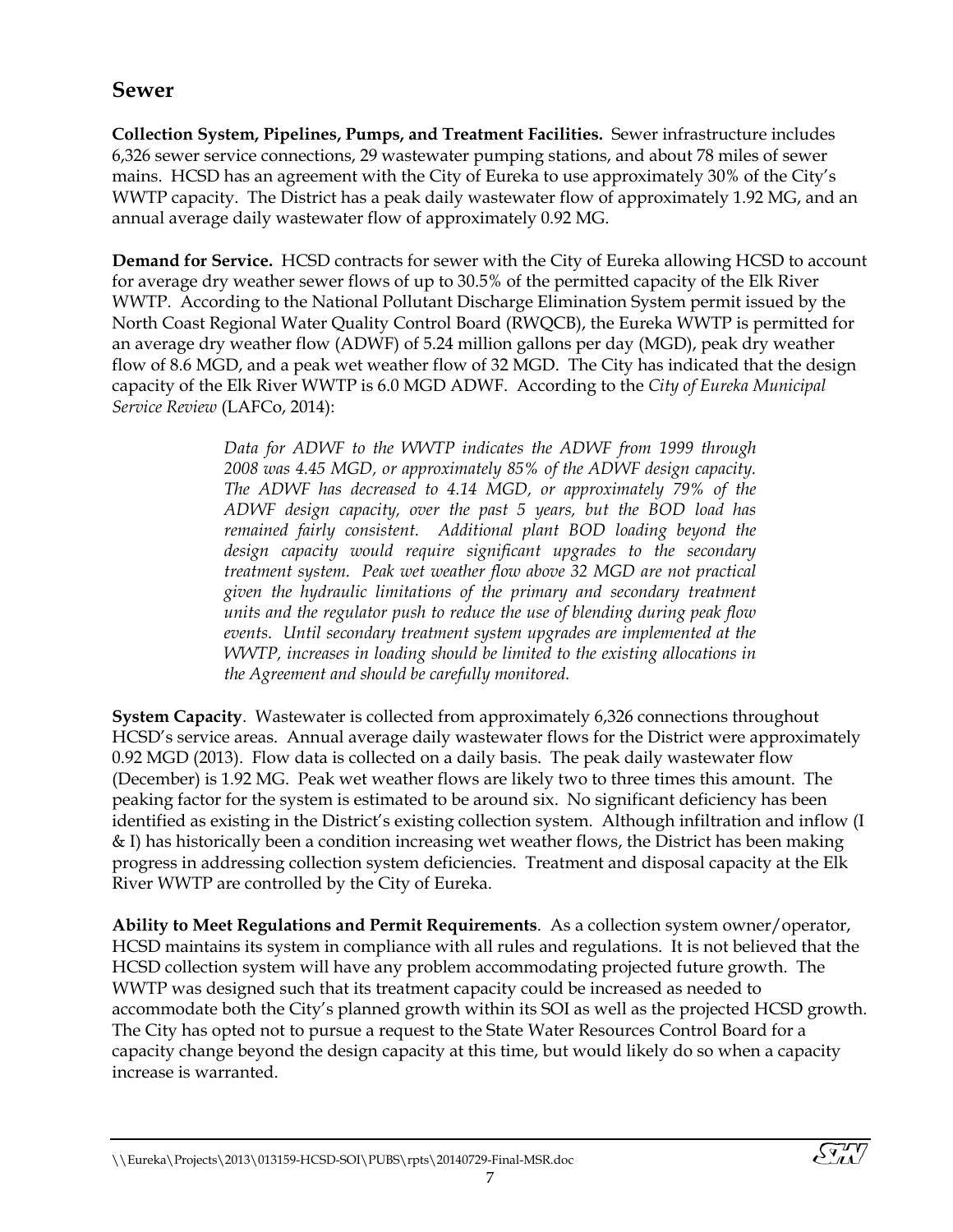### <span id="page-12-0"></span>**Water**

**Water Source.** The District has two main water sources: water from the Mad River, which is purchased from HBMWD directly and from the City of Eureka indirectly; and groundwater, which is pumped from District owned wells. The District purchases about one third of its potable water from the HBMWD, one third from the City of Eureka (which purchases it from HBMWD through the Hubbard and Harris booster pump station), and one third of the potable water is pumped from District-owned wells in the Humboldt Hill area (Elk River aquifer). The District's and City's water systems are interconnected at various locations allowing for transfers to occur. The District's wells primarily serve the southern portion of HCSD, including Humboldt Hill, Fields Landing, King Salmon, College of the Redwoods, and some portions of the Pine Hill area.

**Water Storage.** Drinking water is pumped to 10 reservoirs by 13 water booster pump stations. The 10 reservoirs have a total storage capacity of approximately 5 MG.

**Distribution System.** HCSD distributes water through approximately 87 miles of water mains to 7,526 service connections. Most (approximately 97%) of HCSD's water customers are residential, and the remainder are commercial users. HCSD does not serve any industrial users. There are 16 pressure zones that distribute water throughout the District. The water reservoirs operate 14 pressure zones using gravity flow. The other two pressure zones are supplied hydropneumatically by pump stations and are subject to shortages during power outages. The District owns three trailer-mounted generators, the largest of which is 125 kilowatts, to protect against water shortages during power failures. Fire protection is achieved through 426 fire hydrants located on the system.

**Water Demand.** Overall, peak daily use is at approximately 71% of existing source capacity. According to its current CIP, the District delivered approximately 941 MG of water for customers in FY 2012/13; average daily use is estimated at 2.58 MGD, and peak daily use is 3.20 MGD. Based on average daily use of water, with a maximum domestic water capacity of 4.68 MGD, the District has approximately 2.10 MGD of capacity remaining.

Based on present and projected water use levels, the District has the ability to meet the water demands of development without the need to supplement supplies or storage and delivery systems. The District currently meets regulatory requirements for providing water and there is ample water from the supplier to meet future demands until maximum build-out of the District occurs. The HCSD 2010 urban water management plan (FES, 2011) addresses water shortage contingency planning, which includes action to be undertaken by the District to prepare for, and implement during, a catastrophic interruption of water supplies, including water shortages.

### <span id="page-12-1"></span>**Infrastructure Deficiencies**

The HCSD water system has no significant deficiency; although, some storage and fire flow improvements are anticipated to accommodate future development. The HCSD wastewater collection system has no significant deficiency. Although I & I has historically existed, the District has been making progress in reducing it in the collection system. The District is limited by treatment and disposal capacity at the Elk River WWTP. The District and the City of Eureka are evaluating the Elk River WWTP existing capacity and potential expansion, and evaluating pressure sewer capacity limitations at the City's Hill Street pump station.

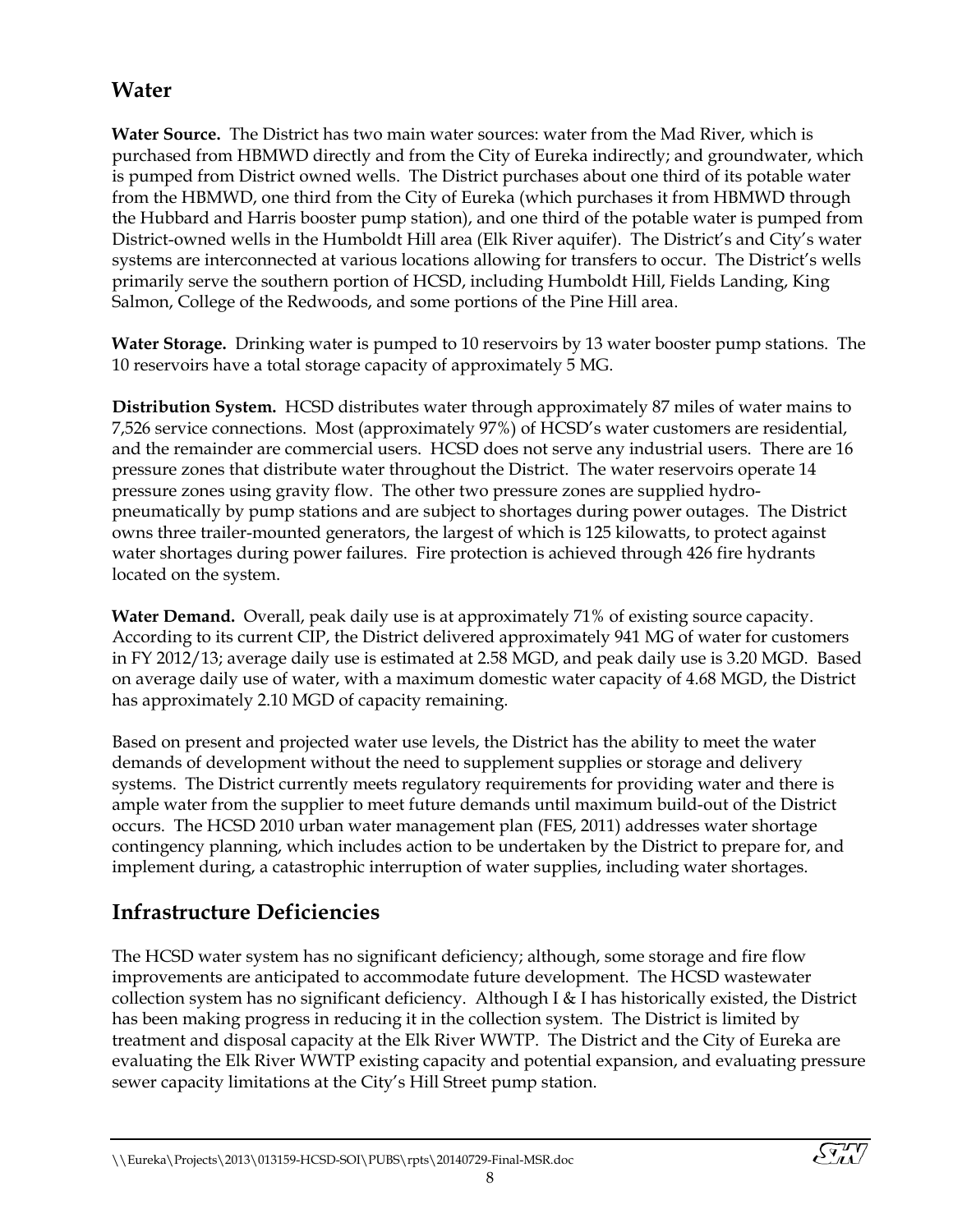# <span id="page-13-0"></span>**Other Service Providers**

The County of Humboldt provides general governmental services and law enforcement services throughout the District. Part of the District is within the State Responsibility Area for fire protection service from CAL FIRE. The District is also served by Humboldt Bay Fire, which was founded in 2011 through a joint powers authority consolidating the Humboldt No. 1 Fire Protection District and City of Eureka Fire Department. HCSD provides fire hydrants to areas where water service is available.

# <span id="page-13-1"></span>**Financing Constraints and Opportunities**

### <span id="page-13-2"></span>**Budget**

According to its current operating budget, most of HCSD's revenue comes from metered water sales (\$3,590,855), sewer service charges (\$3,685,502), property taxes (\$462,000), and other miscellaneous revenues (\$267,500). HCSD's largest expenditures are direct wages (\$1,105,000), sewage treatment services from the City (\$1,355,582), water purchases from the City and HBMWD (\$1,181,670), and employee related insurances and benefits (\$1,214,123).

As shown in Table 2, excerpted from the current HCSD budget document, the District has prepared a four-year pro-forma statement presenting an overview of expected revenues, expenditures, and anticipated reserves. As shown on Table 2, after completion of the Martin Slough Interceptor Project and 2014/15 CIP projects, the District expects to start increasing reserves.

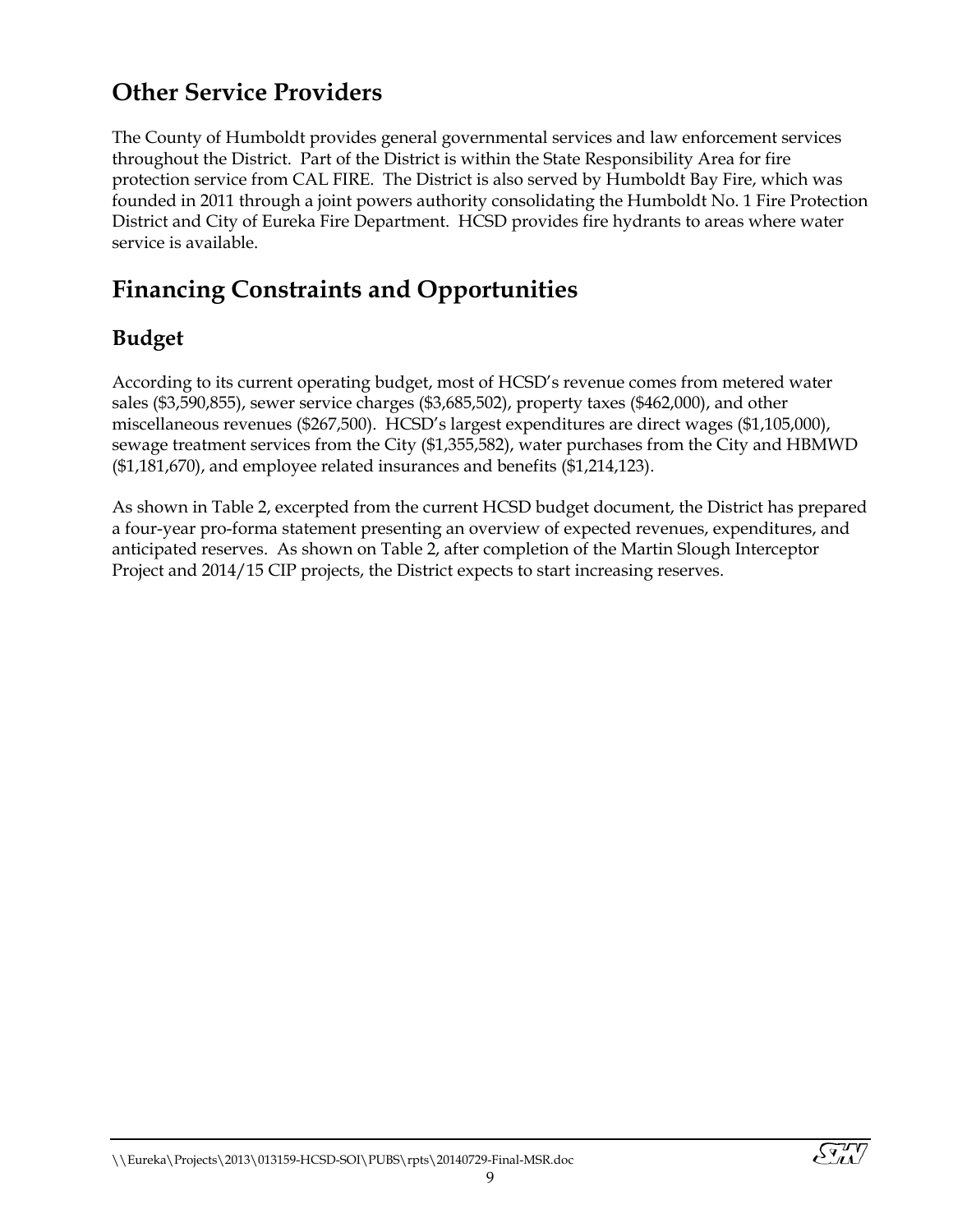| Table 2                                              |                                  |             |                   |                 |                   |                   |  |  |
|------------------------------------------------------|----------------------------------|-------------|-------------------|-----------------|-------------------|-------------------|--|--|
| HCSD Budget Summary Fiscal Year 2014/15              |                                  |             |                   |                 |                   |                   |  |  |
| <b>HCSD Municipal Service Review 2014</b><br>Year 3  |                                  |             |                   |                 |                   |                   |  |  |
|                                                      | <b>Adopted Budget</b><br>2014/15 | <b>Note</b> | Year 2<br>2015/16 | 2016/17         | Year 4<br>2017/18 | Year 5<br>2018/19 |  |  |
| <b>Budget Summary</b>                                |                                  |             |                   |                 |                   |                   |  |  |
| <b>Total Operating Revenue</b>                       | \$7,437,857                      | A,B         | \$7,510,621       | \$7,584,112     | \$7,658,338       | \$7,733,306       |  |  |
| <b>Total Operating Expenses</b>                      | $(\$5,709,012)$                  | C, D        | $(\$5,852,728)$   | $(\$6,020,942)$ | $(\$6,194,865)$   | $(\$6,374,720)$   |  |  |
| <b>Operating Budget Surplus (Deficit)</b>            | \$1,728,846                      |             | \$1,657,893       | \$1,563,170     | \$1,463,473       | \$1,358,586       |  |  |
| <b>Total Non-Operating Revenue</b>                   | \$568,000                        |             | \$568,000         | \$568,000       | \$568,000         | \$568,000         |  |  |
| Total Long-term Debt Payment                         | $(*734,807)$                     | D           | (\$1,043,075)     | (\$948, 945)    | $(\$854,375)$     | $(\$854,375)$     |  |  |
| <b>Budget Surplus (Deficit)</b>                      |                                  |             |                   |                 |                   |                   |  |  |
| <b>Before Capital Expenditures</b>                   | \$1,562,039                      |             | \$1,182,817       | \$1,182,225     | \$1,177,097       | \$1,072,211       |  |  |
| HCSD Capital Improvement Plan<br>Expenditures        | (\$1,283,418)                    | E           | (\$1,703,800)     | (\$1,339,842)   | $(\$2,031,367)$   | (\$1,037,067)     |  |  |
| Proceeds from Debt Issuance                          | \$4,331,619                      | F,G         | \$2,668,381       | $\overline{0}$  | $\theta$          | $\theta$          |  |  |
| City of Eureka Wastewater CIP                        | $(\$221,901)$                    | Н           | 0                 | 0               | $\theta$          | $\boldsymbol{0}$  |  |  |
| City of Eureka Martin Slough CIP-<br>Force Main      | $(\$2,936,914)$                  | G           | $(\$2,668,381)$   | 0               | $\theta$          | $\overline{0}$    |  |  |
| City of Eureka Martin Slough CIP-<br>Collector Lines | (\$1,394,705)                    | G           | $\theta$          | $\Omega$        | $\Omega$          | $\overline{0}$    |  |  |
| <b>Budget Surplus(Deficit)</b>                       | \$56,720                         |             | (\$520,983)       | (\$157,617)     | $(\$854,270)$     | \$35,144          |  |  |
| <b>Reserve Summary</b>                               |                                  |             |                   |                 |                   |                   |  |  |
| <b>Budget Surplus (Deficit)</b>                      | \$56,720                         |             | $(\$520,983)$     | $(\$157,617)$   | $(\$854,270)$     | \$35,144          |  |  |
| Reserves Beginning of Year                           | \$2,500,000                      |             | \$2,556,720       | \$2,035,737     | \$1,878,120       | \$1,023,850       |  |  |
| Anticipated Reserves End of Year                     | \$2,556,720                      |             | \$2,035,737       | \$1,878,120     | \$1,023,850       | \$1,058,994       |  |  |

<span id="page-14-0"></span>A. Projected water revenue increases: 1% annually for growth.

B. Projected water revenue increases: 1% annually for growth.

C. Costs are estimated to increase for inflation 2% per year where appropriate.

D. Water costs increase 2% for inflation and 2% for wholesale water costs .

E. Capital expenditures based on the District's 5-year CIP.

F. New debt service for \$7 million from Clean Water Act State Revolving Fund (CWSRF) to finance the Martin Slough costs. Payment to start FY 2015/16.

G. Remainder of \$7 million CWSRF loan disbursed on Martin Slough project in FY 2015/16.

H. No amount projected for City of Eureka's wastewater treatment plant CIP.

Source: 2014/15 HCSD budget document



<sup>\\</sup>Eureka\Projects\2013\013159-HCSD-SOI\PUBS\rpts\20140729-Final-MSR.doc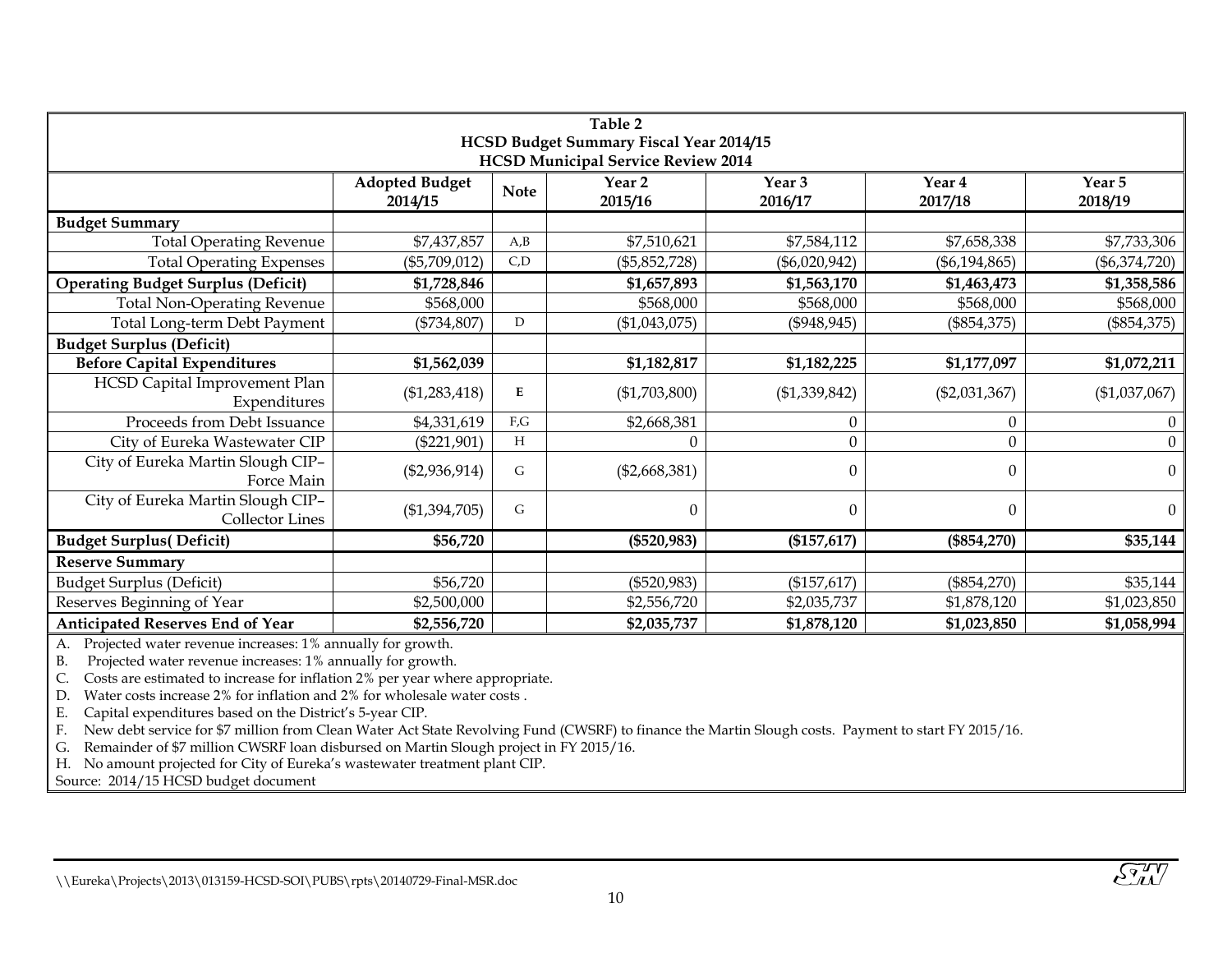#### <span id="page-15-0"></span>**Sustainability of Financial Practices**

Overall, HCSD has been successful in retaining funding and resources to conduct necessary major improvements, maintenance, and upgrades to its facilities. Considering the projected increases in the budget surpluses, the District appears to be following a sound financial track.

#### <span id="page-15-1"></span>**Future Growth**

Based upon average daily water consumption and a number of other capacity factors, HCSD estimates that it has approximately 5,500 residential water hookups available.

HCSD currently has approximately 2,689 available sewer connections based on its contract with the City of Eureka, a 2009 letter from City of Eureka to HCSD (City of Eureka, 2009), and HCSD's estimate that HCSD has used approximately 60 sewer connections since the 2009 letter.

HCSD is interested in extending its SOI and District boundaries in order to provide service to residents outside of the District. The Martin Slough Interceptor Project, currently underway, will also accommodate future growth.

HCSD has received inquiries about extending services to areas outside of District boundaries from residents on individual private wells with poor water quality. These areas include Indianola, Elk River, Old Arcata Road, and Freshwater. Additionally, newly proposed developments, including on the McKay Tract, would require annexation into the District to serve the development.

### <span id="page-15-2"></span>**Service Rates**

#### <span id="page-15-3"></span>**Water Service Rates**

In 2009, the District adopted a water rate ordinance that would be in effect for five years. The adopted rate system incorporated yearly increases based upon the performance of the consumer price index and "pass through" costs associated with any supply purchase price increases. Monthly rates consist of a base fee for users based upon meter size and monthly consumption charges, which depend on the quantity of consumption and the location of service. The District's rates take into consideration charges based upon two location categories. Table 3 represents the water user fees effective July 2014.

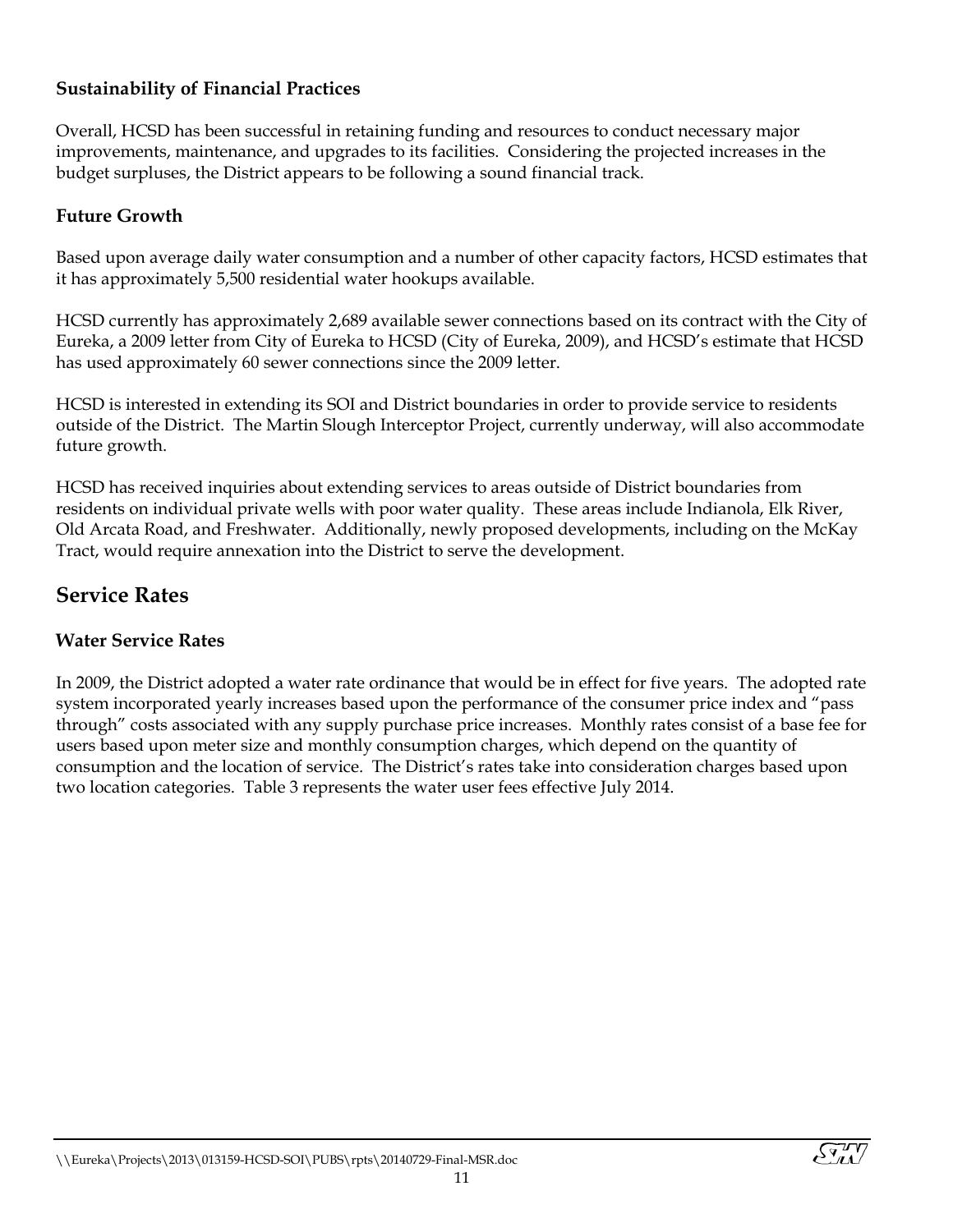<span id="page-16-1"></span>

| Table 3                                             |            |                          |                           |               |  |  |  |
|-----------------------------------------------------|------------|--------------------------|---------------------------|---------------|--|--|--|
| <b>Monthly Water Service Base Rates</b>             |            |                          |                           |               |  |  |  |
| <b>HCSD Municipal Service Review 2014</b>           |            |                          |                           |               |  |  |  |
|                                                     | Category 2 |                          |                           |               |  |  |  |
|                                                     |            | <b>Original District</b> |                           | Humboldt Hill |  |  |  |
| <b>Base Rates §7.01.030</b>                         |            |                          |                           |               |  |  |  |
| $5/8'' \times 3/4''$                                | \$         | 15.55                    | $\mathfrak{S}$            | 20.00         |  |  |  |
| 3/4"                                                | \$         | 20.00                    | $\overline{\mathcal{S}}$  | 24.40         |  |  |  |
| 1"                                                  | \$         | 26.60                    | $\mathfrak{S}$            | 31.10         |  |  |  |
| $1 - 1/2$ "                                         | \$         | 53.30                    | $\mathfrak{S}$            | 57.75         |  |  |  |
| 2 <sup>11</sup>                                     | \$         | 88.75                    | $\overline{\mathbb{S}}$   | 93.20         |  |  |  |
| 3"                                                  | \$         | 198.50                   | $\mathfrak{S}$            | 205.20        |  |  |  |
| 4"                                                  | \$         | 350.75                   | $\overline{\mathcal{S}}$  | 357.05        |  |  |  |
| 6"                                                  | \$         | 780.55                   | $\mathfrak{S}$            | 780.55        |  |  |  |
| <b>Consumption Rates §7.01.040</b>                  |            |                          |                           |               |  |  |  |
| Cost per 1 hcf <sup>1</sup>                         | \$         | 2.20                     | $\mathfrak{S}$            | 2.80          |  |  |  |
| <b>Youth Recreation Fields</b>                      |            |                          |                           |               |  |  |  |
| <100 hcf (10,000 cubic feet)                        | \$         | 2.20                     | $\mathfrak{S}$            | 2.20          |  |  |  |
| >100 hcf (10,000 cubic feet)                        | \$         | 0.95                     | $\mathfrak{S}$            | 0.95          |  |  |  |
| Fire System Charge §7.01.050                        |            |                          |                           |               |  |  |  |
| Per inches in diameter of the service line          | \$         | 3.00                     | $\mathfrak{S}$            | 3.00          |  |  |  |
| (not subject to increase)                           |            |                          |                           |               |  |  |  |
| <b>Backflow Prevention Device Charges §7.01.055</b> |            |                          |                           |               |  |  |  |
| Per month for testing (not subject to increase)     | \$         | 2.50                     | $\mathfrak{s}$            | 2.50          |  |  |  |
| Water Haulers §7.01.060                             |            |                          |                           |               |  |  |  |
| Per load <4,000 gallons                             | \$         | 19.25                    | $\boldsymbol{\mathsf{S}}$ | 19.25         |  |  |  |
| Per 1,000 gallons                                   | \$         | 4.80                     | $\overline{\mathbb{S}}$   | 4.80          |  |  |  |
| Temp Construction Meters §7.01.065                  |            |                          |                           |               |  |  |  |
| Meter setting fee (not subject to increase)         | \$         | 40.00                    | $\mathfrak{S}$            | 40.00         |  |  |  |
| Monthly fee                                         | \$         | 88.75                    | $\mathfrak{S}$            | 88.75         |  |  |  |
| Per hcf                                             | \$         | 2.80                     | $\mathfrak{S}$            | 2.80          |  |  |  |
| hcf: hundred cubic feet<br>1.                       |            |                          |                           |               |  |  |  |

#### <span id="page-16-0"></span>**Sewer Service Rates**

In March 2012, a sewer rate and connection fee study was completed and adopted by the HCSD Board. The primary purposes of the study were to:

- 1. determine the impacts of the Martin Slough Interceptor Project and increased costs associated with the City of Eureka capital improvement program and wastewater treatment plan, and
- 2. summarize the new volumetric residential sewer rate based on average winter water consumption. The study proposed a sewer rate system projecting yearly increases through the year 2016.

The 2013/14 sewer rates adopted by the District are presented in Table 4.

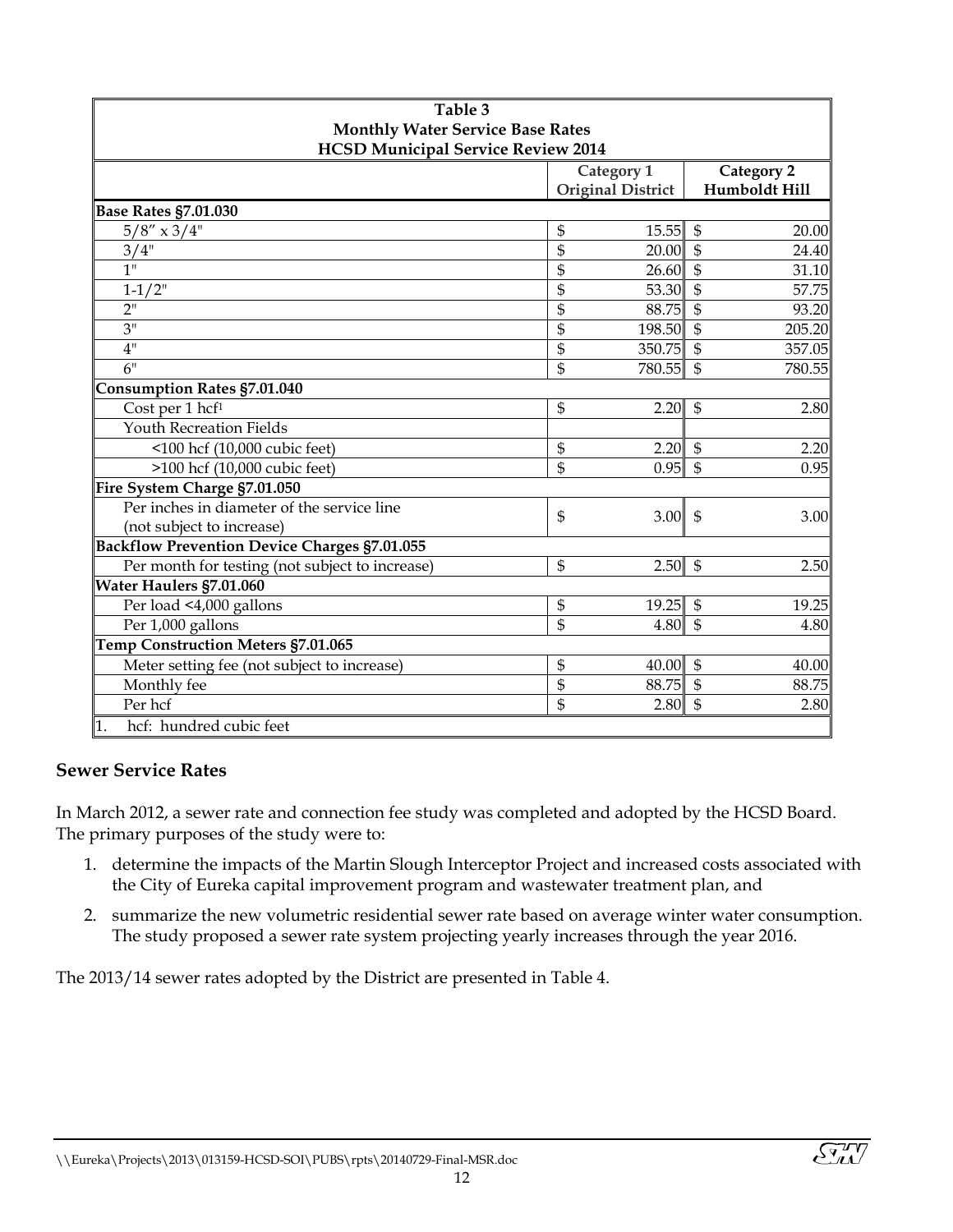<span id="page-17-2"></span>

| Table 4                                   |                |                     |                     |                       |                   |                           |  |  |
|-------------------------------------------|----------------|---------------------|---------------------|-----------------------|-------------------|---------------------------|--|--|
| <b>Monthly Sewer Service Rates</b>        |                |                     |                     |                       |                   |                           |  |  |
| <b>HCSD Municipal Service Review 2014</b> |                |                     |                     |                       |                   |                           |  |  |
|                                           |                | Monthly             | <b>Monthly Base</b> |                       | <b>Flow Rate4</b> |                           |  |  |
| <b>User Class</b>                         |                | Account             |                     | Rate <sup>2</sup>     |                   |                           |  |  |
|                                           |                | Charge <sup>1</sup> |                     | (per LU) <sup>3</sup> |                   | (per $hcf$ ) <sup>5</sup> |  |  |
| Residential                               |                |                     |                     |                       |                   |                           |  |  |
| Single-family Residence                   | \$             | 4.00                | $\mathfrak{S}$      | 21.59                 | $\mathfrak{S}$    | 2.96                      |  |  |
| Multi-family Residence                    | \$             | 4.00                | \$                  | 17.27                 | $\mathfrak{S}$    | 2.96                      |  |  |
| Mobile Homes                              | \$             | 4.00                | \$                  | 18.78                 | \$                | 2.96                      |  |  |
| <b>Trailer Parks</b>                      | \$             | 4.00                | \$                  | 10.79                 | $\mathfrak{S}$    | 2.96                      |  |  |
| For separate laundry facilities           | \$             |                     | \$                  | 10.80                 | \$                |                           |  |  |
| For additional Units without kitchens     | $\mathfrak{S}$ |                     | \$                  | 10.80                 | $\mathfrak{S}$    |                           |  |  |
| Commercial<br><b>BOD%SS7</b> levels       |                |                     |                     |                       |                   |                           |  |  |
| $<$ 370 mg/L $8$<br>Light strength        | \$             | 4.00                | $\mathfrak{S}$      | 41.76                 | $\mathfrak{S}$    | 5.70                      |  |  |
| Medium strength<br>370-500 mg/L           | \$             | 4.00                | \$                  | 50.71                 | \$                | 7.56                      |  |  |
| $>500$ mg/L<br>Heavy strength             | \$             | 4.00                | \$                  | 59.67                 | \$                | 6.65                      |  |  |
| Public Facilities, Schools, Religious and | \$             | 4.00                | $\mathfrak{S}$      | 41.76                 | $\mathfrak{S}$    | 5.70                      |  |  |
| <b>Non-Profit Organizations</b>           |                |                     |                     |                       |                   |                           |  |  |
| Fairgrounds                               | \$             | 4.00                | $\mathfrak{S}$      | 41.76                 | \$                | 1.43                      |  |  |
| <b>Commercial Power Plants</b>            | \$             | 4.00                | \$                  | 697.59                | \$                |                           |  |  |
| <b>RV Dump Station</b>                    | \$             | 4.00                | $\mathbf{S}$        | 43.18                 | \$                |                           |  |  |

1. Monthly account charge applies to each customer account, not to each living or business unit.

2. Monthly base rate applies to each living or business unit included in the customer's account.

3. LU: living unit

4. Volumetric flow rate is based on the average winter water use (December-March) for each account. For Residential customers, the rate applies to each hcf.

For Non-Residential customers, the rate applies to each hcf in excess of 2 hcf.

5. hcf : 100 cubic feet (748 gallons) of water flow 6. BOD: biological oxygen demand

7. SS: settleable solids

8. mg/L: milligrams per liter

#### <span id="page-17-0"></span>**Adequacy**

HCSD's projected budget reserves, presented previously, show that the proposed water and sewer rate structures will result in a positive growth and balance of reserves in FY 2016/17 and 2017/18. Due to the Martin Slough Interceptor Project and some scheduled CIP activity, the reserves are projected to decline in FY 2014/15 and FY 2015/16. However, the overall reserve balances will remain positive.

# <span id="page-17-1"></span>**Opportunities for Shared Facilities**

Currently, HCSD has an agreement to use sewage treatment capacity at the City of Eureka's Elk River WWTP. The District has a contract that allows it to use about 30% of the current plant capacity, which reduces long-term District costs and the need for redundant infrastructure.

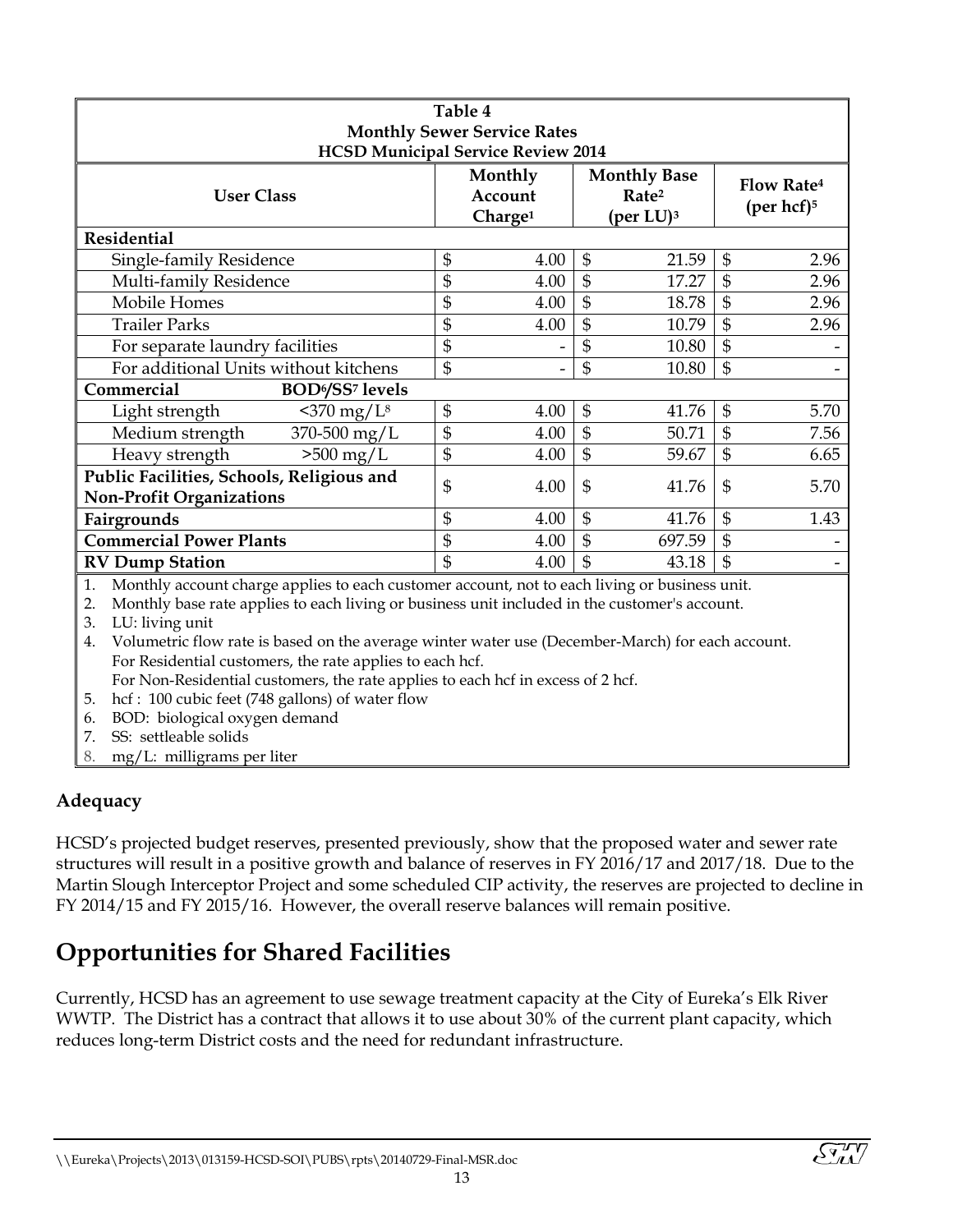HCSD has an "intermingled services agreement" with the City of Eureka (City of Eureka/HCSD, 1981). The agreement allows the City and District to provide water and sewer services to each other's customers as well as to their own customers, reducing the cost of services for both entities.

HCSD has a working relationship with Humboldt Bay Fire. Prior to approval of any subdivision, HCSD will work with the fire department to identify hydrant locations and where the size of water mains should be increased to provide adequate fire flows.

# <span id="page-18-0"></span>**Government Structure Options**

HCSD makes an effort to conduct capital improvements in-house using its own employees. The District has a five-member Board of Directors and 21 employees. Due to the nature of some developments, some service extensions are contracted out. The City of Eureka provides about 30% of its sewer treatment capacity to HCSD. Sharing the treatment facility eliminates capital and labor duplication and enables the District to use the facility without having to construct and maintain a facility itself.

<span id="page-18-3"></span>

| Table 5                                                   |                                          |  |  |  |  |
|-----------------------------------------------------------|------------------------------------------|--|--|--|--|
| Local Accountability-Humboldt Community Services District |                                          |  |  |  |  |
| <b>HCSD Municipal Service Review 2014</b>                 |                                          |  |  |  |  |
| Contact:                                                  | David Hull, General Manager              |  |  |  |  |
| Mailing Address:                                          | P.O. Box 158, Cutten, CA 95534           |  |  |  |  |
| Site Address:                                             | 5055 Walnut Drive, Eureka, CA 95503      |  |  |  |  |
| Phone Number:                                             | Phone: 707-443-4558 fax: 707-443-0818    |  |  |  |  |
| Email/Website:                                            | www.humboldtcsd.com                      |  |  |  |  |
| <b>Types of Services:</b>                                 | Public water, sewer, and street lighting |  |  |  |  |
| Approximate Population Served                             | 18,000 people within service area        |  |  |  |  |
| as of July 1, 2007:                                       | 7,526 water service connections          |  |  |  |  |
| 6,326 sewer service connections                           |                                          |  |  |  |  |
|                                                           | 524 streetlights                         |  |  |  |  |
| Size of District:                                         | Approximately 15 square miles            |  |  |  |  |
| Date of Formation:                                        | September 1952                           |  |  |  |  |
| Number of Paid Staff                                      | 21 employees                             |  |  |  |  |

**Board Meeting Times and Locations.** District Board Meetings are held bi-monthly on the second and fourth Tuesdays of each month, at 5 p.m., at District headquarters located at 5055 Walnut Drive in Cutten. Meeting agendas are posted in the lobby window and on the HCSD website a[t www.humboldtcsd.com.](http://www.humboldtcsd.com/)

# <span id="page-18-1"></span>**Municipal Service Review Determinations**

## <span id="page-18-2"></span>**Growth and Population**

HCSD has received several requests for water and sewage collection service from parcels located both inside and outside the District SOI. The District is working with the county, City of Eureka, and LAFCo to provide data, maps, and costs to support the District's consideration of SOI expansions north, south, and east of Eureka. Table 6 describes the development potential and limitations for areas served by HCSD.

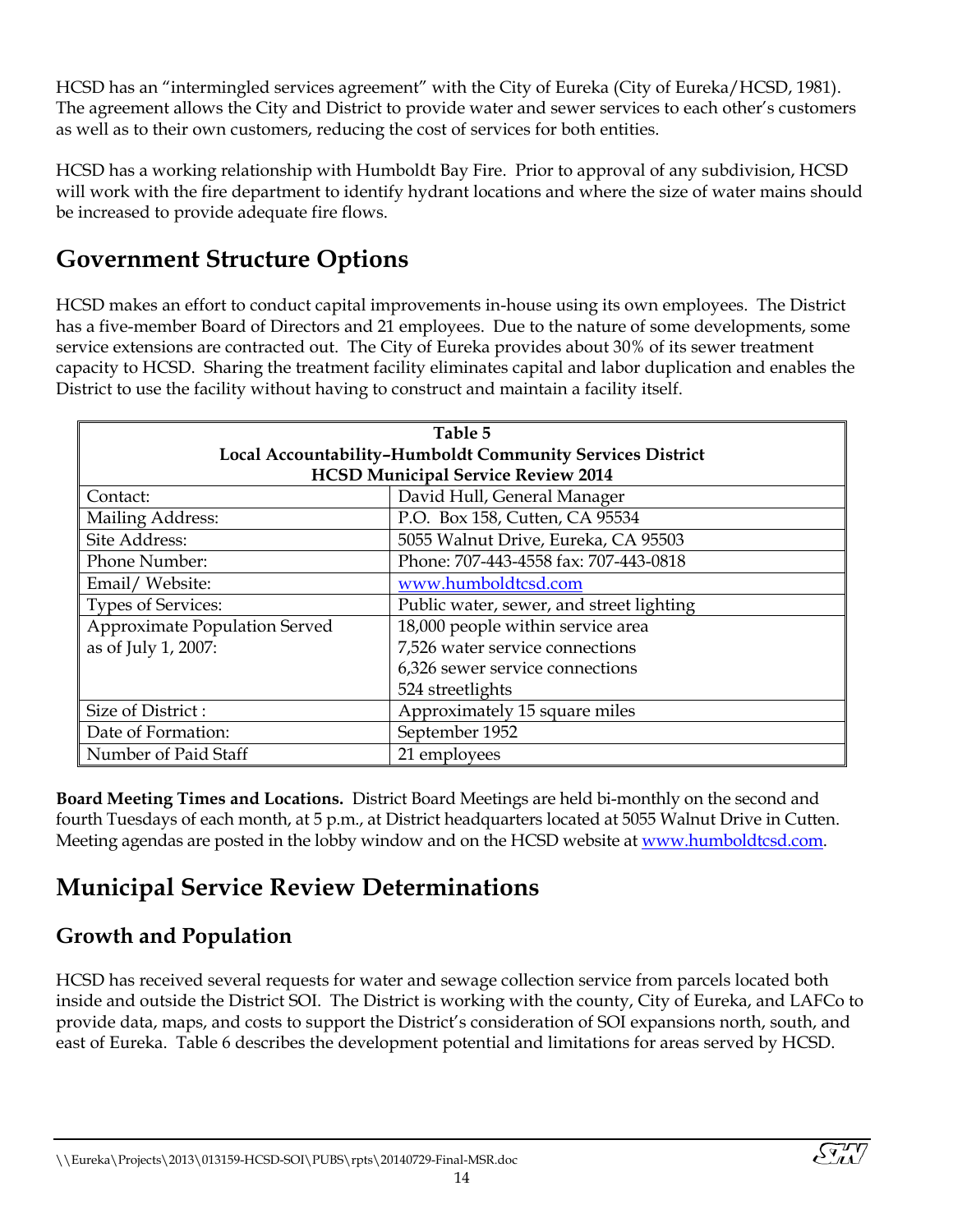<span id="page-19-2"></span>

| Table 6<br>Development Potential and Limitations for HCSD<br><b>HCSD Municipal Service Review 2014</b> |                                                |                                     |                       |                        |                                                                                                                                                                                                                                                                                       |  |  |  |
|--------------------------------------------------------------------------------------------------------|------------------------------------------------|-------------------------------------|-----------------------|------------------------|---------------------------------------------------------------------------------------------------------------------------------------------------------------------------------------------------------------------------------------------------------------------------------------|--|--|--|
| Area                                                                                                   | <b>Service Provider</b>                        | Low Unit<br>Development<br>Estimate | Available<br>Capacity | Capacity<br>Limitation | <b>Description of Limitation</b>                                                                                                                                                                                                                                                      |  |  |  |
| Freshwater                                                                                             | Humboldt Community<br><b>Services District</b> | 130                                 | 130                   | LUD.                   | The water system has further<br>capacity. Barring limitations due to<br>site-specific suitability for onsite<br>wastewater, land use densities<br>currently limit development.                                                                                                        |  |  |  |
| Humboldt Hill,<br>South Eureka,<br>Myrtletown                                                          | Humboldt Community<br>Services District        | 4,171                               | 4,171                 | <b>LUD</b>             | The water system has further<br>capacity and HCSD has<br>approximately 2,689 available sewer<br>connections. Certain areas within the<br>HCSD service area may be limited by<br>the City's wastewater treatment plant<br>capacity. Land use densities<br>currently limit development. |  |  |  |

HCSD is working with the Humboldt County Planning and Building Department to plan for growth within the Humboldt Hill area. The County has provided HCSD with development projections and HCSD has identified further constraints using topographical maps and other geographic information system (GIS) layers to determine projected density in the area. HCSD's projections resulted in less developable area than the County's projections.

An additional area that may be considered for future annexation to HCSD's district boundary includes the McKay Tract area. District boundary expansions are contingent on infrastructure upgrades, such as, an increase in capacity for the Elk River WWTP, and the extension of larger water mains to provide adequate fire flows to the additional development areas.

### <span id="page-19-0"></span>**Infrastructure**

For many years the District has maintained an aggressive and progressive capital improvement program. All systems are well monitored and maintained. Necessary upgrades and replacements are identified, scheduled, and performed as funding allows. The District's fiscal management practices have supported the mission and goals related to services provided.

The potential extension of infrastructure into development areas currently within the District and its SOI is a significant issue facing HCSD. To address these growth issues, HCSD must work with Humboldt County, the City of Eureka, HBMWD, and Humboldt Bay Fire to coordinate service delivery. These services will also require permitting by state agencies, most notably the RWQCB. There have already been several meetings between the local service providers and developers to address infrastructure issues, and more are planned.

## <span id="page-19-1"></span>**Financing Constraints and Opportunities**

The HCSD budget for FY 2014/15 shows the District to be operating with \$7,437,857 in total district revenues, and \$5,709,012 in total operating expenses, leaving the District with an operating surplus of \$1,728,846. Total long-term debt payments amount to \$734,807, which is approximately 10% of the total District revenue. Major expenses associated with the Martin Slough Interceptor Project, along with other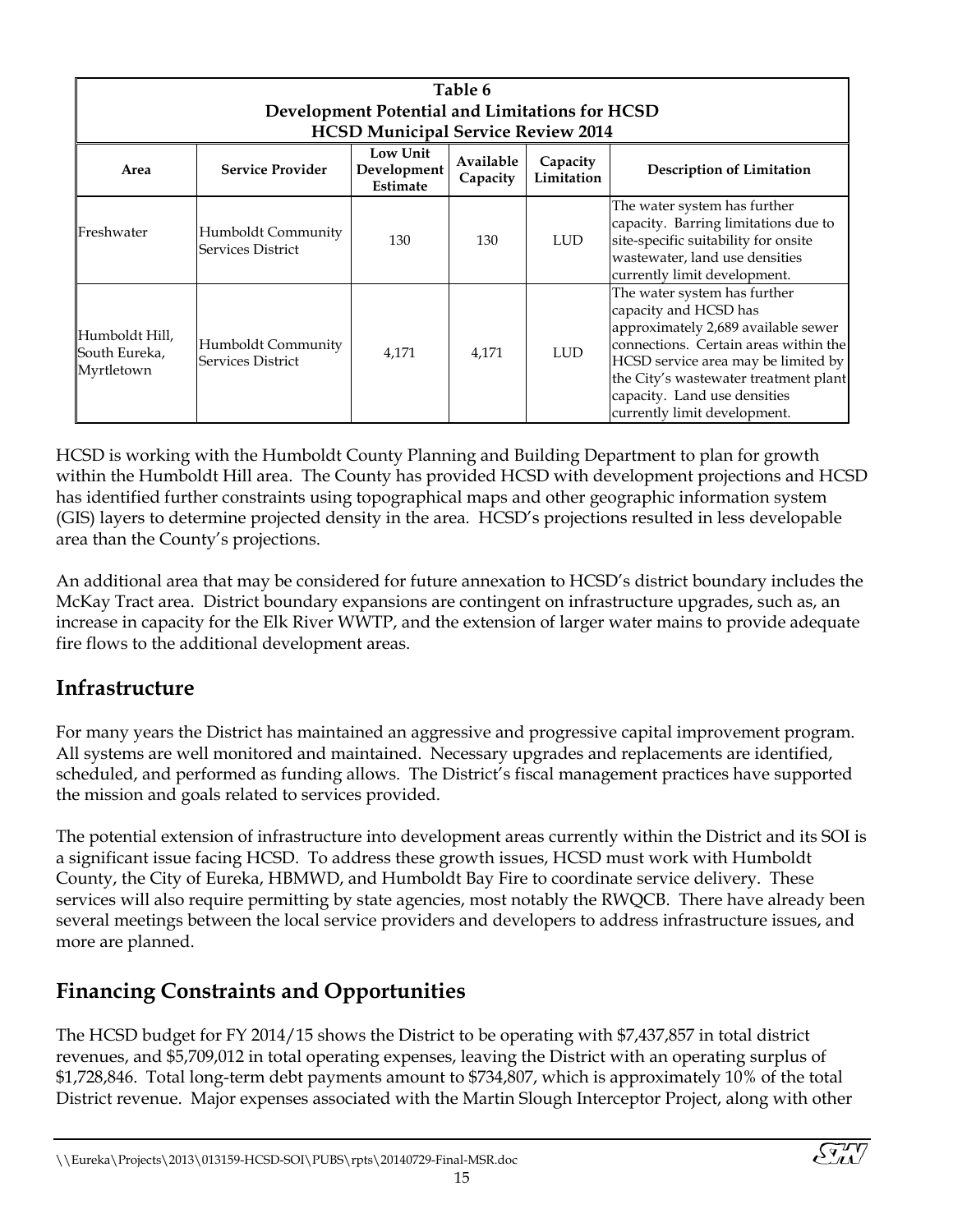scheduled capital improvement projects are being accommodated by the large reserve fund, which has been built up through proceeds from long-term debt financing. The District projects sufficient budget surplus to maintain the capital improvement program into the future.

#### <span id="page-20-0"></span>**Rate Restructuring**

In order for HCSD to provide water and wastewater services to its customers, it must purchase supply water from the HBMWD and wastewater treatment capacity from the City of Eureka. Those costs make up a large portion of the District's operating costs relative to each of those service areas. The District has very limited or no control over future cost increases (or decreases) associated with those costs. The two "uncontrolled pass-through" costs must be accommodated through the District's rate structure, along with other operations and maintenance costs and capital improvement expenses. Both of the existing rate structures appear to address all necessary funding requirements, including "pass-through" increases and are continually monitored and updated as necessary by the District.

#### <span id="page-20-1"></span>**Cost Avoidance Opportunities**

HCSD collects all water and wastewater fees and conducts administrative activities at one location. HCSD also provides its customers with an online form that authorizes automatic payment of HCSD utility bills. These consolidated activities avoid extra costs.

#### <span id="page-20-2"></span>**Opportunities for Shared Facilities**

HCSD contracts for sewer with the City of Eureka, allowing HCSD to account for average dry weather sewer flows of up to 30.5% of the permitted capacity of the Elk River WWTP. The degree of service similarity and development density suggests that this organizational agreement is beneficial for both the District and City. HCSD has an "intermingled services agreement" with the City of Eureka (City of Eureka/HCSD, 1981). The agreement allows the City and District to provide water and sewer services to each other's customers as well as to their own customers, reducing the cost of services for both entities. Emergency generators and sewer bypass equipment is shared with the City of Eureka. The City and the District share 20 MG of water storage for emergencies. The District also shares fire hydrant facilities and responsibilities with other service providers.

#### <span id="page-20-3"></span>**Government Structure Options**

HCSD is overseen by a five-member Board of Directors and is operated by a total of twenty-one (21) staff members. The District's Board of Directors and management direction has resulted in hiring skilled construction personnel to purchase, replace, and maintain state-of-the-art construction equipment, on a cost-efficient basis, for capital improvements. The District is in a good position to continue to provide water distribution and storage and sewage collection without increasing groundwater usage or adding sewage treatment capabilities.

#### <span id="page-20-4"></span>**Evaluation of Management Efficiencies**

Customers within the HCSD district boundaries have adequate water, wastewater, and streetlight services provided to them by the District. Based on present and projected water and wastewater use levels, the District has the ability to meet the demands of development.

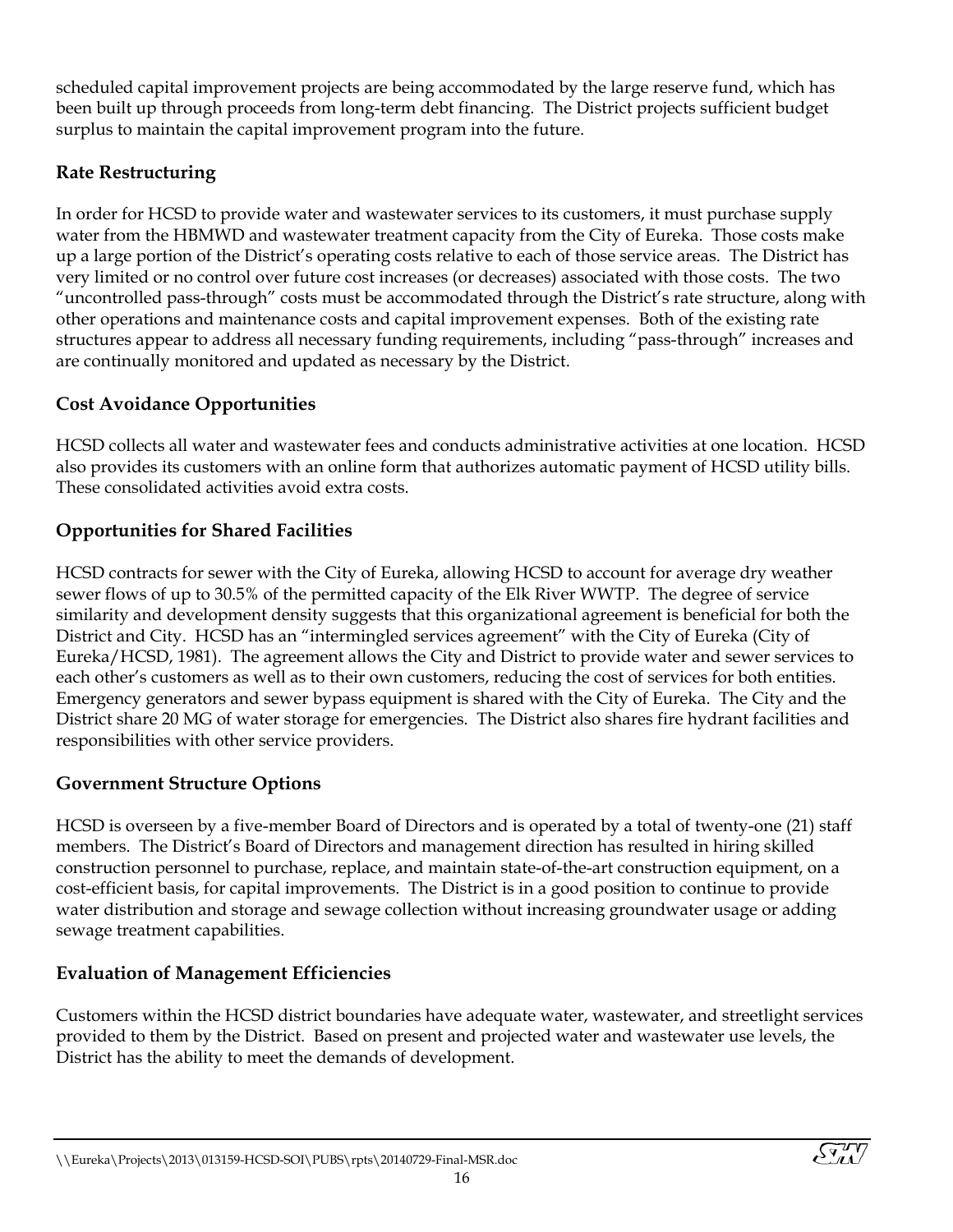Services are available to and distributed efficiently within the District boundary; however, the district boundaries are not always contiguous, with large spaces between service areas. Due to existing boundaries, there are island areas not receiving service.

When compared with other districts throughout the County, HCSD water and wastewater unit costs are considered reasonable (NBS, 2012). Expansion of services in the future will prompt further evaluation of management efficiencies, involving the City of Eureka, Humboldt County, HBMWD, and Humboldt Bay Fire.

#### <span id="page-21-0"></span>**Local Accountability**

HCSD has office hours Monday through Friday from 8:00 a.m. to 5:00 p.m. The District has a website: [www.humboldtcsd.com](http://www.humboldtcsd.com/) and public documents are available through the District office upon request. The HCSD Board of Directors meets on the second and fourth Tuesdays of each month at 5 p.m., which complies with the provisions of the Brown Act.

# <span id="page-21-1"></span>**References**

- California Economic Forecast. (October, 2013). *California County-Level Economic Forecast 2013-2040.* Santa Barbara, CA.
- City of Eureka. (January 27, 2009). "Wastewater Flows and Remaining Capacity at Elk River WWTP." Eureka, CA:City of Eureka.
- City of Eureka/Humboldt Community Services District. (January 21, 1981). "Agreement between City of Eureka and Humboldt Community Services District for Intermingled Water and Sewer Connections." Eureka: CA:City of Eureka/HCSD.
- Dyett & Bhatia. (February, 2002). *Humboldt 2025 General Plan Update, Building Communities, A Discussion Paper For Community Workshops.*
- Freshwater Environmental Services. (August 22, 2011). *Humboldt Community Services District 2010 Urban Water Management Plan*. Arcata, CA:FES.
- Humboldt Community Services District. (Adopted by the Board of Directors June 10, 2014). *Humboldt Community Services District Fiscal Year 2014-2015 Budget*. Resolution No. 2014-06. Eureka, CA:HCSD.
- ---. (Adopted by the Board of Directors June 10, 2014). *Humboldt Community Services District Fiscal Year 2014-2015 Capital Improvement Program Detail.* Eureka, CA:HCSD.
- Humboldt County. (Adopted December 1984). *Humboldt County General Plan, Volume I, Framework Plan.* Eureka, CA:Humboldt County.
- ---. (Adopted May 1985). *Humboldt County General Plan, Volume II, Freshwater Community Plan.* Eureka, CA:Humboldt County.
- ---. (Adopted April 1995). *Humboldt County General Plan, Volume II, Humboldt Bay Area Plan of the Humboldt County Local Coastal Program.* Eureka, CA:Humboldt County.
- ---. (Adopted April 1995). *Humboldt County General Plan, Volume II, Eureka Community Plan.* Eureka, CA:Humboldt County.
- Humboldt Local Agency Formation Commission. (May, 2008). *Humboldt Community Services District Municipal Service Review*. Arcata, CA:LAFCo.
- ---. (December 16, 2013). *City of Eureka Municipal Service Review*. Arcata, CA:LAFCo.